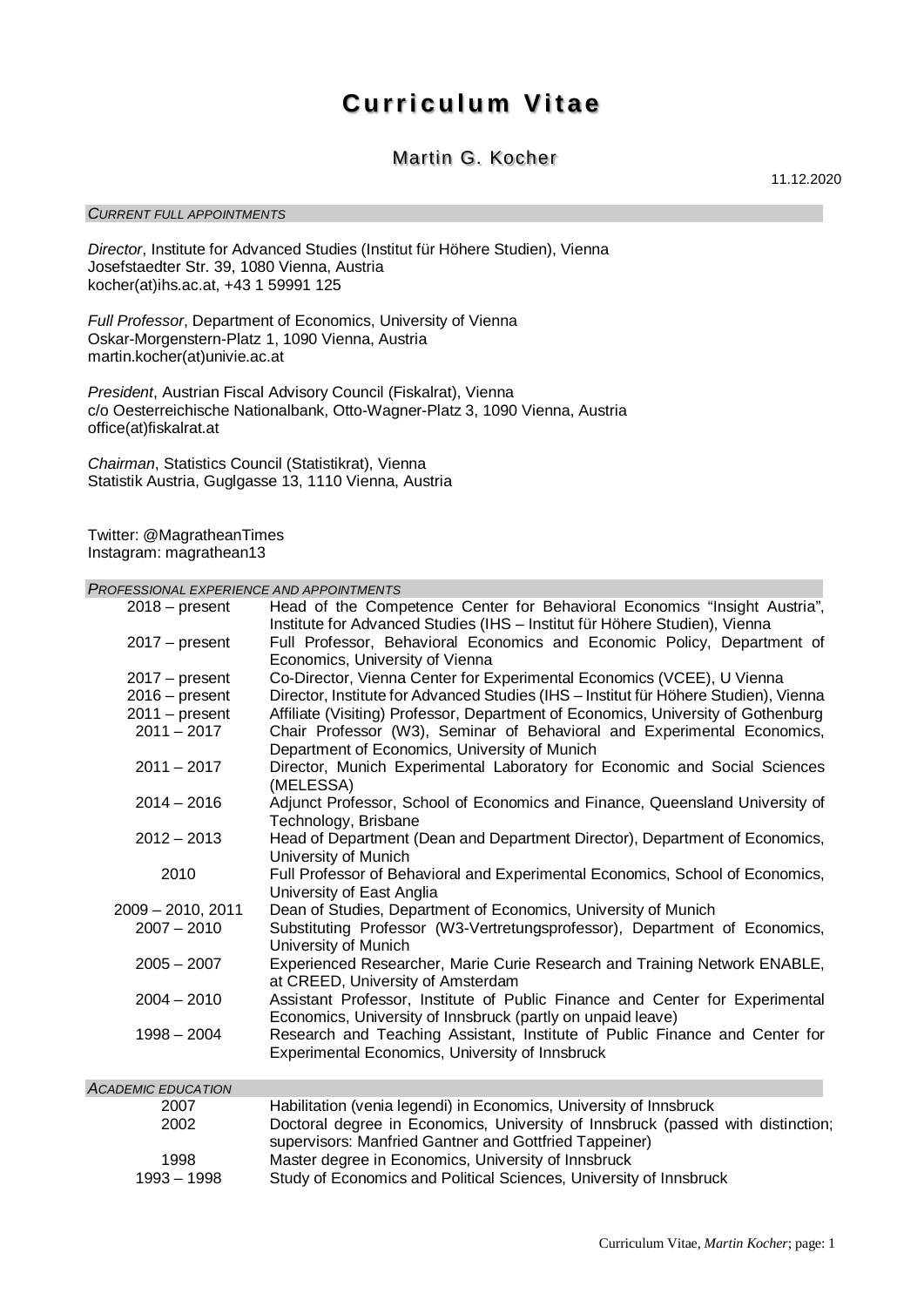## *AWARDS, HONORS, APPOINTMENTS*

| $2021 - present$ | Member of the Strategic Board, alpha Foundation, Austria                           |  |  |  |  |  |
|------------------|------------------------------------------------------------------------------------|--|--|--|--|--|
| $2020 - present$ | President of the Austrian Fiscal Advisory Council (Fiskalrat)                      |  |  |  |  |  |
| $2020 - present$ | Member of the Austrian Financial Market Stability Board (Finanzmarkt-              |  |  |  |  |  |
|                  | stabilitätsgremium)                                                                |  |  |  |  |  |
| $2020 - present$ | Chairman of the Statistics Council (Statistikrat), Austria                         |  |  |  |  |  |
| $2020 - present$ | Member, Executive Committee, Economic Science Association                          |  |  |  |  |  |
| $2019 - present$ | Expert Member Alterssicherungskommission, Austria                                  |  |  |  |  |  |
| 2019             | Trend-Ranking of influential Austrians in civil society (science and NGOs): rank 8 |  |  |  |  |  |
| 2017, 2018, 2019 | Die Presse-Ranking of most influential economists in Austria: rank 3 (2017), rank  |  |  |  |  |  |
|                  | 4 (2018), rank 2 (2019)                                                            |  |  |  |  |  |
| $2017 - present$ | Member Executive Committee, Nationalökonomische Gesellschaft, Austria              |  |  |  |  |  |
| $2016 - 2017$    | Member, Expert Council on Behavioral Economics, Federal Ministry for Families      |  |  |  |  |  |
|                  | and Youth, Vienna                                                                  |  |  |  |  |  |
| $2015 - 2018$    | Member Executive Committee, International Association for Research in              |  |  |  |  |  |
|                  | Economic Psychology                                                                |  |  |  |  |  |
| 2013             | Handelsblatt-Ranking of German speaking economists around the world                |  |  |  |  |  |
|                  | according to research strength, under the age of 40: rank 12                       |  |  |  |  |  |
| 2013             | Frankfurter Allgemeine Zeitung-Ranking of most influential economists in the       |  |  |  |  |  |
|                  | German speaking world: rank 38                                                     |  |  |  |  |  |
| $2013 - 2014$    | Senior Researcher in Residence, Center for Advanced Studies, U Munich              |  |  |  |  |  |
| $2013 - 2017$    | Member Executive Board, Munich Risk and Insurance Center                           |  |  |  |  |  |
| $2012 - present$ | Member Scientific Committee of the Liechtenstein-Institute                         |  |  |  |  |  |
| $2012 - 2015$    | Member of the Board, Volkswirte Alumni Club                                        |  |  |  |  |  |
| $2012 - present$ | Member of the Sozialwissenschaftlicher Ausschuss, Verein für Socialpolitik         |  |  |  |  |  |
| $2011 - present$ | <b>CESifo Research Fellow, Munich</b>                                              |  |  |  |  |  |
| 2013             | Bavarian Teaching Excellence Award                                                 |  |  |  |  |  |
| $2009 - present$ | Research Fellow, National Centre for Econometric Research, Australia               |  |  |  |  |  |
| $2007 - present$ | Member of the Scientific Advisory Board of the European Forum Alpbach (EFA)        |  |  |  |  |  |
|                  | and the EFA Economic Symposium                                                     |  |  |  |  |  |
| $2006 - 2007$    | Research Fellow, Tinbergen Institute (Netherlands)                                 |  |  |  |  |  |
| $2000 - 2006$    | Member of the Council of the European Forum Alpbach                                |  |  |  |  |  |
| 2003             | Prize of the City of Innsbruck for Scientific Research                             |  |  |  |  |  |
| 2003             | Prize of the Principality of Liechtenstein for Scientific Research                 |  |  |  |  |  |

# *EDITOR*

Co-Editor *Perspektiven der Wirtschaftspolitik* (2021-date)

Co-Editor-in-chief of the *Journal of Economic Psychology* (2015-2018)

Co-Editor-in-chief of *Homo Oeconomicus* (2016-2018)

Associate Editor of the *Journal of Behavioral and Experimental Economics* (2013-date)

Associate Editor of the *Journal of Economic Psychology* (2008-2015)

*ACADEMIC ADMINISTRATION AND MANAGEMENT*

- · Member of the Senate of the University of Munich (2013-2015)
- · Member of the Tuition Fee Allocation Committee (2013-2017)
- · Deputy Chairman of the Economics Research Ethics Committee, University of Munich (2012-2017)
- · Member of the University Research Ethics Committee and Chairman of the Economics Research Ethics Committee, University of East Anglia (2010)
- · Deputy Research Director, School of Economics, University of East Anglia (2010)
- · Member of the Department Directorate, Department of Economics, University of Munich (2009-2010, 2011-2014)
- Member of the (Academic) Senate of the University of Innsbruck (1998-2000)
- · Board Member of the Munich Experimental Laboratory for Economic and Social Sciences (MELESSA) (2008-2010)
- Director of the research priority program "Experimental Economics and Applied Game Theory", including the experimental laboratory, University of Innsbruck (2004-2007)

#### *OTHER*

*Language knowledge:* German (native), English, Dutch (basic), French (basic), Russian (basic) *Date of birth:* 13 September 1973 (Altenmarkt/Zauchensee, Salzburg) *Marital status:* married *Nationality:* Austrian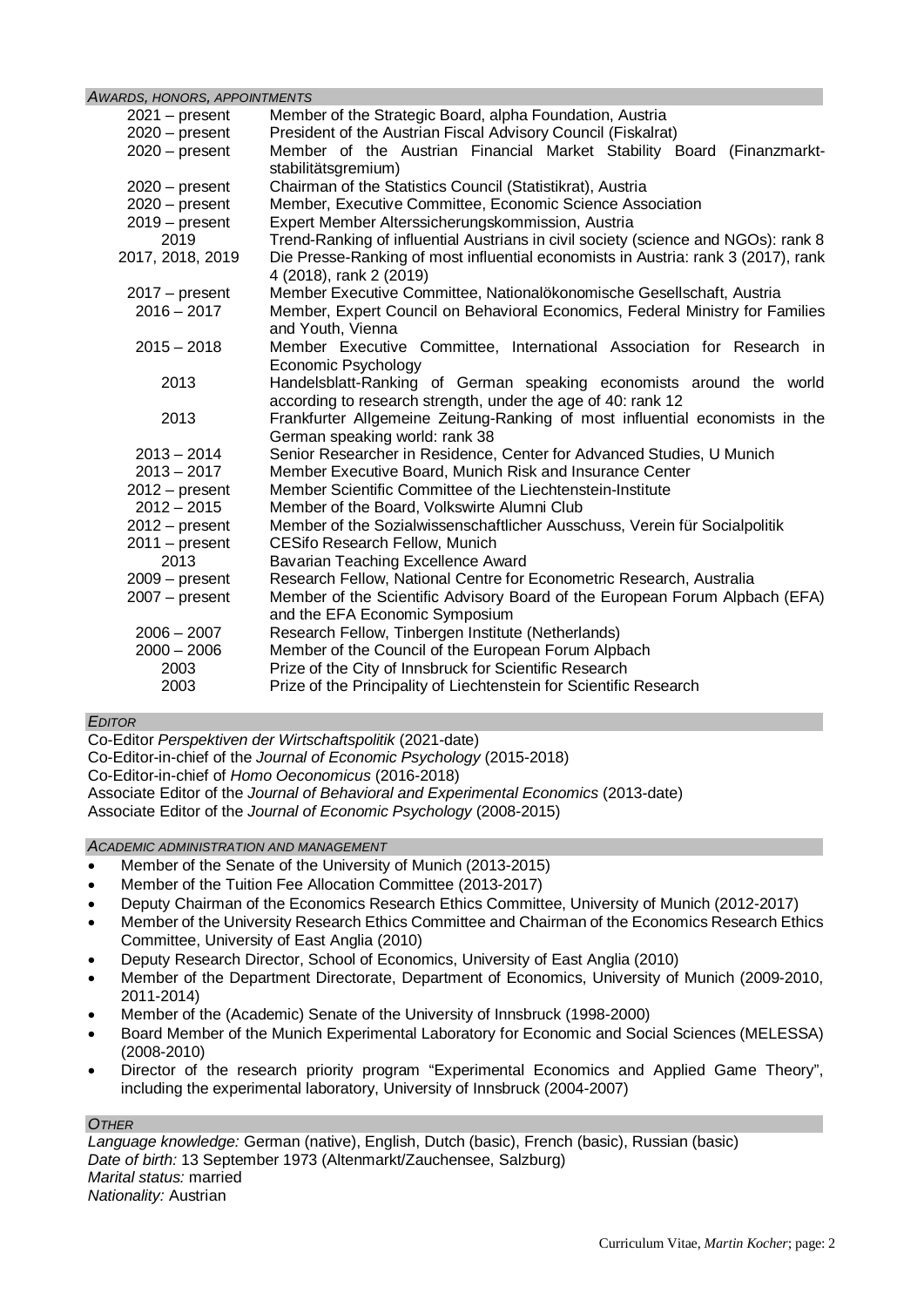# **List of Publications and Professional Activities**

# Martin G. Kocher

11.12.2020

#### *OVERVIEW*

NO. OF CITATIONS (GOOGLE SCHOLAR): > 6,800; HIRSCH-INDEX GOOGLE SCHOLAR: 37; HIRSCH-INDEX WEBOFSCIENCE: 24

#### *SELECTED PAPERS IN INTERNATIONAL JOURNALS*

- [13] Kocher, M., Lucks, K., Schindler, D. (2019). Unleashing animal spirits Self-control and overpricing in experimental asset markets. **Review of Financial Studies** 32(6): 2149-2178.
- [12] Kocher, M., Schudy, S., Spantig, L. (2018). I lie? We lie! Why? Experimental evidence on a dishonesty shift in groups. **Management Science** 64(9): 3995-4008.
- [11] Aydogan, G., Jobst, A., D'Ardenne, K., Müller, N., Kocher, M. (2017). The detrimental effects of oxytocin-induced conformity on dishonesty in competition. **Psychological Science** 28(6): 751-759.
- [10] Grolleau, G., Kocher, M., Sutan, A. (2016). Cheating and loss aversion: do people lie more to avoid a loss? **Management Science**, 62(12): 3428-3438.
- [9] Güth, W., Kocher, M. (2014). More than thirty years of ultimatum bargaining experiments: Motives, variations, and a survey of the recent literature. **Journal of Economic Behavior and Organization** 108: 396-409.
- [8] Kocher, M., Pahlke, J., Trautmann, S. (2013). Tempus fugit: Time pressure in risky decisions. **Management Science** 59(10): 2380-2391.
- [7] Sutter, M., Kocher, M., Glätzle-Rützler, D., Trautmann, S. (2013). Impatience and uncertainty: experimental decisions predict adolescents' field behavior. **American Economic Review** 103(1): 510-531.
- [6] Kocher, M., Lenz, V., Sutter, M. (2012). Psychological pressure in competitive environments: New evidence from randomized natural experiments. **Management Science** 58(8): 1585-1591.
- [5] Kugler, T., Kausel, E., Kocher, M. (2012). Are groups more rational than individuals? A review of interactive decision making in groups. **WIREs Cognitive Science** 3(4): 471-482.
- [4] Sutter, M., Haigner, S., Kocher, M. (2010). Choosing the stick or the carrot? Endogenous institutional choice in social dilemma situations. **Review of Economic Studies** 77(4): 1540-1566. [among the 10 most cited papers in ReStud 2009-2012]
- [3] Sutter, M., Kocher, M. (2007). Trust and trustworthiness across different age groups. **Games and Economic Behavior** 59(2): 364-382. [among the three most cited papers by Research Fellows of the Tinbergen Institute 2007-2012]
- [2] Kocher, M., Sutter, M. (2005). The decision maker matters. Individual versus team behavior in experimental beauty-contest games. **Economic Journal** 115(1): 200-223.<sup>1</sup>
- [1] Kocher, M., Sutter, M. (2001). The institutional concentration of authors in top journals of economics during the last two decades. **Economic Journal** 111(2): F405-421.

#### *OTHER PEER-REVIEWED PAPERS IN INTERNATIONAL JOURNALS*

- [50] Furtner, N., Kocher, M., Martinsson, P., Matzat, D., Wollbrant C. (2020). Gender and cooperative preferences. **Journal of Economic Behavior and Organization**, forthcoming.
- [49] Kocher, M., Krawczyk, M., Le Lec, F. (2020). Sharing or gambling? On risk attitudes in social contexts. **Experimental Economics**, forthcoming.
- [48] Guber, R., Kocher, M., Winter, J. (2020). Does having insurance change individuals' self-confidence? **Journal of Risk and Insurance**, forthcoming.
- [47] Karagözoğlu, E., Kocher, M. (2019). Bargaining under time pressure from deadlines. **Experimental Economics** 22(2): 419-440.
- [46] Kocher, M., Schindler, D., Trautmann, S., Xu, Y. (2019). Risk, time pressure, and selection effects. **Experimental Economics** 22(1): 216-246.
- [45] Alem, Y., Eggert, H., Kocher, M., Ruhinduka, R. (2018). Why (field) experiments on unethical behavior are important: Comparing stated and revealed behavior. **Journal of Economic Behavior and Organization** 156: 71-85.
- [44] Aydogan, G., Jobst, A., Loy, F., Dehning, S., Zill, P., Müller, N., Kocher, M. (2018). The effect of oxytocin on group formation and strategic thinking in men. **Hormones and Behavior** 100: 100-106.
- [43] Sutter, M., Feri, F., Kocher, M., Martinsson, P., Nordblom, K., Glätzle-Rützler, D. (2018). Social preferences in childhood and adolescence. A large-scale experiment to estimate primary and secondary motivations. **Journal of Economic Behavior and Organization** 146: 16-30.
- [42] Kocher, M., Lahno, A. M., Trautmann, S. T. (2018). Ambiguity aversion is not universal. **European Economic Review** 101: 268-283.
- [41] Kocher, M., Tan, F., Yu, J. (2018). Providing global public goods: Electoral delegation and cooperation. **Economic Inquiry** 56(1): 381-397.

<sup>1</sup> Reprinted in: Sadrieh, A., Weimann, J. (2008, eds.). *Experimental economics in Germany, Austria and Switzerland*, Metropolis Verlag, Marburg: 55-80.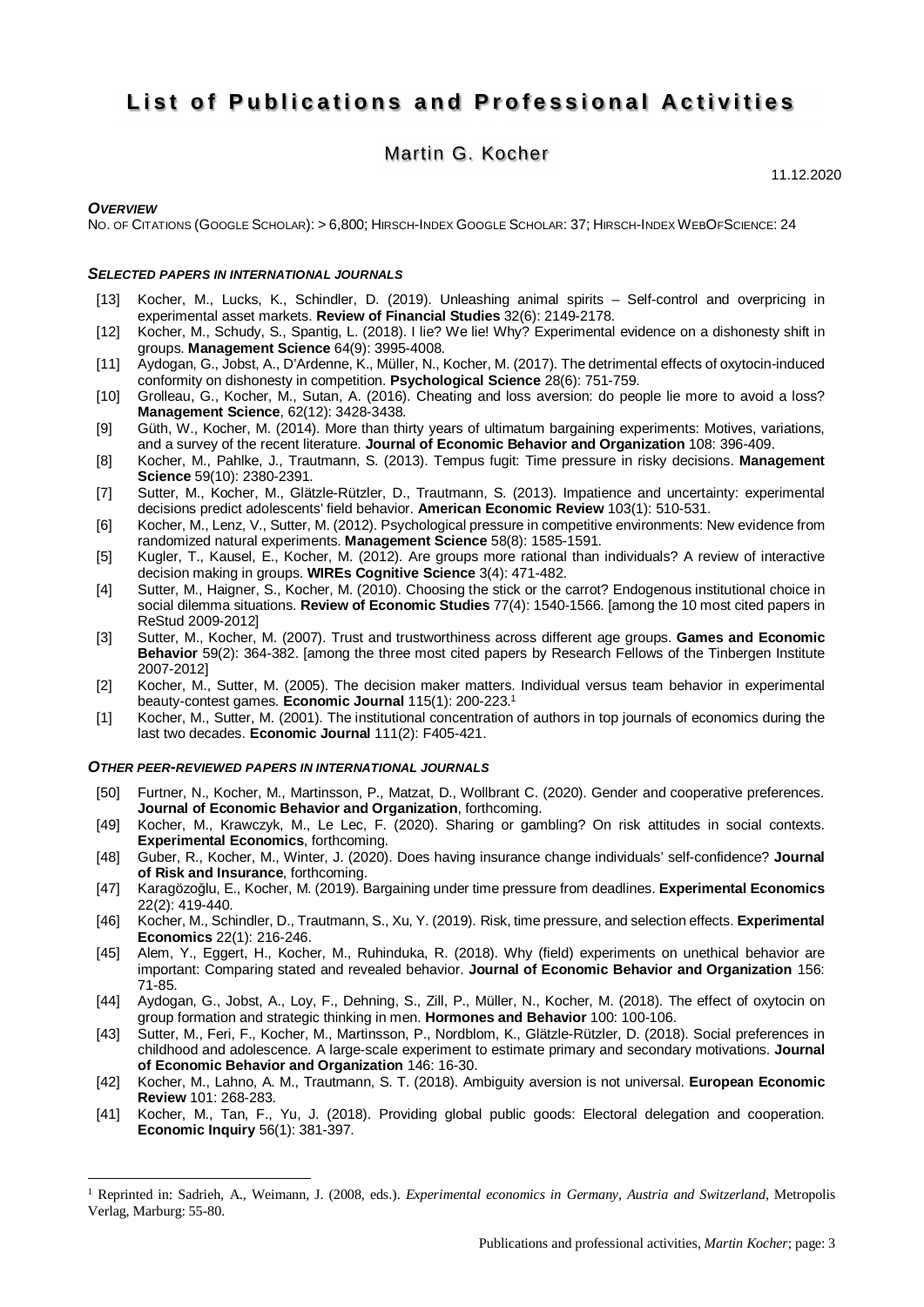- [40] Aydogan, G. Furtner, N., Jobst, A., Kern, B., Müller. N., Kocher, M. (2017). Oxytocin promotes altruistic punishment. **Social Cognitive and Affective Neuroscience (SCAN)** 12(11): 1740-1747.
- [39] Kocher, M., Martinsson, P., Schindler, D. (2017). Overpricing and stake size: On the robustness of results from experimental asset markets. **Economics Letters** 154: 101-104.
- [38] Kocher, M., Martinsson, P., Myrseth, K., Wollbrant, C. (2017). Strong, bold and kind: Self-control and cooperation in social dilemmas. **Experimental Economics**, 20(1): 44-69.
- [37] Kocher, M., Poulsen, O., Zizzo, D. (2017). Social preferences, accountability, and wage bargaining. **Social Choice and Welfare** 48(3): 659-678.
- [36] Kocher, M., Martinsson, P., Wang, X. (2016). Is there a hidden cost of imposing a minimum contribution level for public good contributions? **Journal of Economic Psychology** 56: 74-84.
- [35] Kocher, M., Matzat, D. (2016). Preferences over punishment and reward mechanisms in social dilemmas. **Journal of Institutional and Theoretical Economics** 172(1): 163-194.
- [34] Kocher, M., Martinsson, P., Matzat, D., Wollbrant C. (2015). The role of beliefs, trust, and risk in contributions to a public good. **Journal of Economic Psychology** 51: 236-244.
- [33] Kocher, M., Pahlke, J., Trautmann, S. (2015). An experimental study of precautionary bidding. **European Economic Review** 78(1): 27-38.
- [32] Balafoutas, L., Kerschbamer, R., Kocher, M., Sutter, M. (2014). Revealed distributional preferences: individuals vs. teams. **Journal of Economic Behavior and Organization** 108: 319-330.
- [31] Van Damme, E., Binmore, K., Roth, A. et al. (2014). How Werner Güth's ultimatum game shaped our understanding of social behavior. **Journal of Economic Behavior and Organization** 108: 292-318.
- [30] Kocher, M., Krawczyk, M., van Winden, F. (2014). Let me dream on! Anticipatory emotions and preferences for timing in lotteries. **Journal of Economic Behavior and Organization** 98: 29-40.
- [29] Kocher, M., Sutter, M., Wakolbinger, F. (2014). Social learning in beauty-contest games. **Southern Economic Journal** 80(3): 586-613.
- [28] Balafoutas, L., Kocher, M., Putterman, L., Sutter, M. (2013). Equality, equity, or incentives: an experiment. **European Economic Review** 60(1): 32-51.
- [27] Heinemann, F., Kocher, M. (2013). Tax compliance under tax regime changes. **International Tax and Public Finance** 20(2): 225-246.
- [26] Kocher, M., Pogrebna, G., Sutter, M. (2013). Other-regarding preferences and management styles. **Journal of Economic Behavior and Organization** 88(1): 109-132.
- [25] Kocher, M., Trautmann, S. (2013). Selection in auctions for risky and ambiguous prospects. **Economic Inquiry** 51(1): 882-895.
- [24] Dittrich, D., Güth, W., Kocher, M., Pezanis-Christou, P. (2012). Loss aversion and learning to bid. **Economica** 79(314): 226–257.
- [23] Kocher, M., Martinsson, P., Visser, M. (2012). Social background, cooperative behavior, and norm enforcement. **Journal of Economic Behavior and Organization** 81(2): 341–354.
- [22] Angelova, V., Güth, W., Kocher, M. (2012). Co-employment of permanently and temporarily employed agents. **Labour Economics** 19(1): 48-58.
- [21] Sutter, M., Bosman, R., Kocher, M., van Winden, F. (2009). Gender pairing in bargaining. Beware the same sex! **Experimental Economics** 12(3): 318-331.
- [20] Sutter, M., Kocher, M., Strauß, S. (2009). Individuals and teams in UMTS-license auctions. **Oxford Economic Papers** 61(2): 380-394.
- [19] Luhan, W., Kocher, M., Sutter, M. (2009). Group polarization in the team dictator game reconsidered. **Experimental Economics** 12(1): 26-41.
- [18] Kocher, M., Cherry, T., Kroll, S., Netzer, R., Sutter, M. (2008). Conditional cooperation on three continents. **Economics Letters** 101(3): 175-178.
- [17] Kocher, M., Martinsson, P., Visser, M. (2008). Does stake size matter for cooperation and punishment? **Economics Letters** 99(3): 508-511.
- [16] Davies, J., Kocher, M., Sutter, M. (2008). Economics research in Canada: A long-run assessment of journal publications. **Canadian Journal of Economics** 41(1): 22-45.
- [15] Kugler, T., Bornstein, G., Kocher, M., Sutter, M. (2007). Trust between individuals and groups: Groups are less trusting than individuals but just as trustworthy. **Journal of Economic Psychology** 28(6): 646-657.
- [14] Kocher, M., Sutter, M. (2007). Individual versus group behavior and the role of the decision making process in gift-exchange experiments. **Empirica** 34(1): 63-88.
- [13] Kocher, M., Strauß, S., Sutter, M. (2006). Individual or team decision-making Causes and consequences of self-selection. **Games and Economic Behavior** 56(2): 259-270.
- [12] Kocher, M., Sutter, M. (2006). Time is money Time pressure, incentives, and the quality of decision making. **Journal of Economic Behavior and Organization** 61(3): 375-392.
- [11] Kocher, M., Luptacik, M., Sutter, M. (2006). Measuring productivity of research in economics. A cross-country study using DEA. **Socio-Economic Planning Sciences** 40(4): 314-332.
- [10] Sutter, M., Kocher, M. (2004). Patterns of co-authorship among economics department in the U.S. **Applied Economics** 36(4): 327-334.
- [9] Haas, D., Kocher, M., Sutter, M. (2004). Measuring efficiency of German football teams by Data Envelopment Analysis. **Central European Journal of Operations Research** 12(3): 251-268.
- [8] Sutter, M., Kocher, M. (2004). Favoritism of agents The case of referees' home bias. **Journal of Economic Psychology** 25(4): 461-469.
- [7] Huber, G., Kocher, M., Sutter, M. (2003). Government strength, power dispersion in governments and budget deficits in OECD-countries. A voting power approach. **Public Choice** 116(3-4): 333-350.
- [6] Sutter, M., Kocher, M., Strauß, S. (2003). Bargaining under time pressure in an experimental ultimatum game. **Economics Letters** 81(3): 341-347.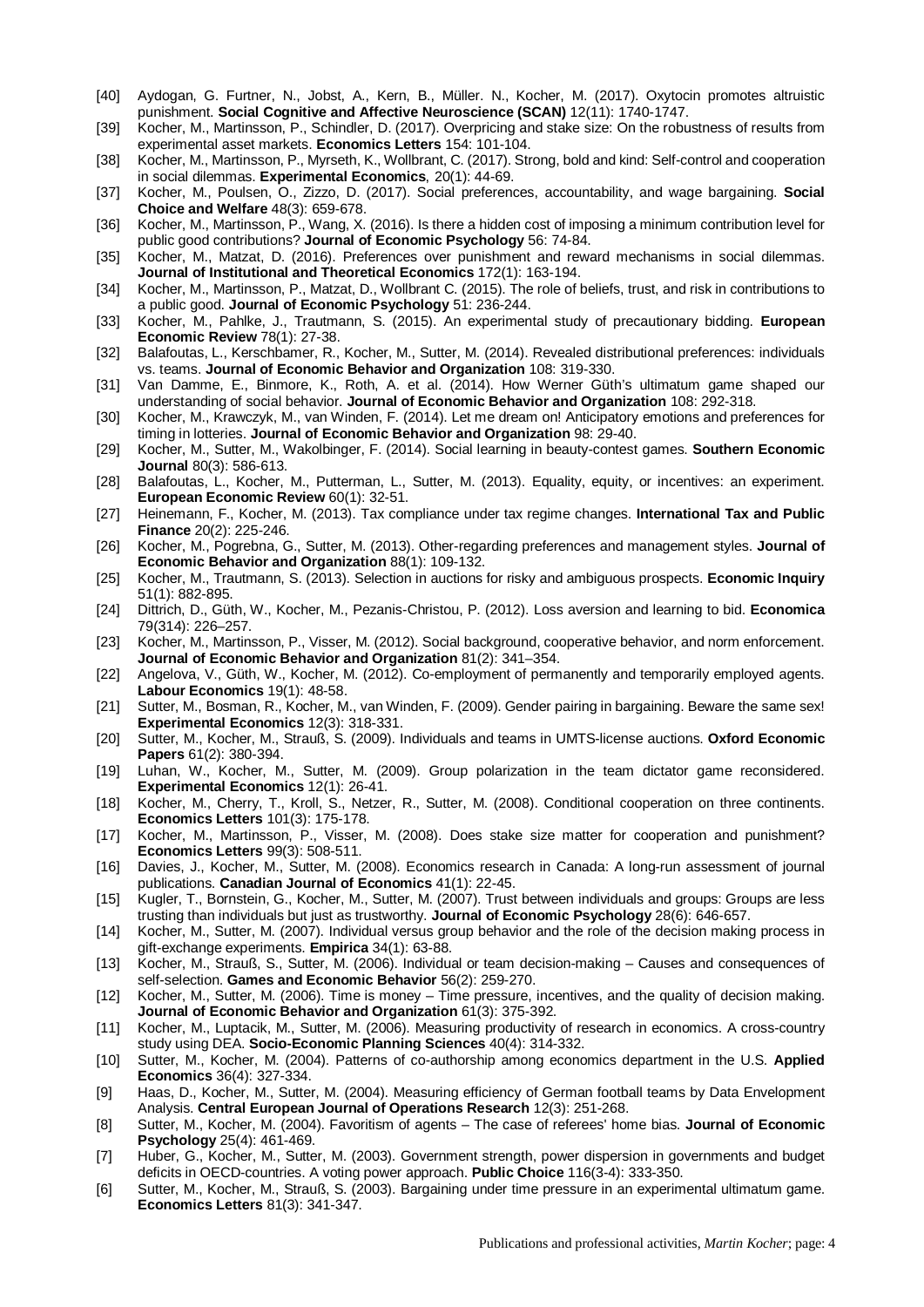- [5] Kocher, M., Sutter, M. (2002). Lack of standardization in informetric research: Reply. **Scientometrics** 55(2): 329- 331.
- [4] Sutter, M., Kocher, M., Mrsic, R. (2002). Representation and educational background of European economists in top journals of economics. **Empirica** 29(4): 275-288.
- [3] Güth, W., Kocher, M., Sutter, M. (2002). Experimental 'beauty contests' with homogeneous and heterogeneous players and with interior and boundary equilibria. **Economics Letters** 74(2): 219-228.
- [2] Sutter, M., Kocher, M. (2001). Tools for evaluating research output: Are citation-based rankings of economics journals stable? **Evaluation Review** 25(5): 555-566.
- [1] Sutter, M., Kocher, M. (2001). Power laws of research output. Evidence for journals of economics. **Scientometrics** 51(2): 405-414.

#### *BOOKS AND CONSULTANCY REPORTS*

- [14] Grosch, K., Häckl, S., Kocher, M., Bauer, C. (2020). MINT-Interesse bei Kindern steigern: Ein Feldexperiment an Volksschulen in Österreich
- [13] Kluge, J., Kocher, M., Müller, W. Zenz, H. (2020). Empfehlungen für die Gestaltung eines Tarifs für die neue Konzessionsart "Personenbeförderungsgewerbe mit Pkw - Taxi" im Bundesland Wien.
- [12] Walter, A., Gangl, K., Sonntag, A., Kocher, M. (2019). Verhaltensökonomische Maßnahmen für mehr Sauberkeit im Gemeindebau.
- [11] Kluge, J., Kocher, M., Sonntag, A. (2019). Evaluierung der Grundstückswertverordnung (gem. § 3 Abs. 3 GrWV).
- [10] Häckl, S., Kocher, M., Sonntag, A., Spitzer, F. (2019). Pensionsreformansätze aus verhaltensökonomischer Sicht.
- [9] Grosch, K., Kocher, M., Sonntag, A. (2018). Wettbewerbsfähigkeit des Standortes Österreich. Eine verhaltensökonomische Perspektive. Studie im Auftrag der Industriellenvereinigung.
- [8] Kocher, M., Scherrer, J., Bauer, C., Gatter, K., Sonntag, A., Czypionka, T. (2017). Rauchen bei Jugendlichen. Verhaltensökonomisch basierte Maßnahmenevaluation. Studie im Auftrag des Bundesministeriums für Jugend und Familie.
- [7] Kocher, M., Schnabl, A., Kluge, J., Lappöhn, S., Zenz, H. (2017). Auswirkungen von Förderungen von Eigenbeiträgen in die betriebliche Altersvorsorge Effekte für die Berechtigten, die Volkswirtschaft und den öffentlichen Finanzhaushalt. Studie im Auftrag des Fachverbands der Pensionskassen.
- [6] Heinemann, F., Hennighausen, T., Traut-Mattausch, E., Kocher, M., Jonas, E., Frey, D., (2011). Gerechtigkeitswahrnehmung von Steuer- und Sozialsystemen. Consultancy Report for Bundesministerium der Finanzen, Germany. Nomos: Baden-Baden.
- [5] Kocher (2004). Abschätzung der fiskalischen Effekte des geplanten Kongresszentrums Kitzbühel bzw. des damit verbundenen Kongresstourismus auf die Stadtgemeinde Kitzbühel. Consultancy Report for Kitzbühel-Tourismus.
- [4] Kocher (2003). Very small countries: Economic success against all odds. Liechtenstein Politische Schriften, Band 35, Verlag der LAG, Schaan. (Dissertation)
- [3] Gantner, M., Boor, A., Kocher, M. (2000). Arbeitslosigkeit in Liechtenstein. Consultancy Report for the Government of Liechtenstein.
- [2] Gantner, M., Boor, A., Kocher, M. (2000). Einführung einer leistungsabhängigen Schwerverkehrsabgabe im Fürstentum Liechtenstein. Consultancy Report for the Government of Liechtenstein.
- [1] Kocher, M. (1998). Regionale Integration als Büchse der Pandora? Ein wohlfahrts- und politökonomischer Vergleich von Regionalismus und Multilateralismus auf dem Weg zum Freihandel. Master Thesis – University of Innsbruck.

#### *REVISE AND RESUBMIT AT INTERNATIONAL JOURNALS*

[1] Fochmann, M., Kocher, M., Müller, N., Wolf, N. (2019). Dishonesty and risk-taking: Compliance decisions of individuals and groups. **Journal of Economic Behavior and Organization**.

#### *SUBMITTED*

- [6] Schürz, S., Alem, Y., Kocher, M., Carlsson, F., Lindahl, M. (2020). Distributional preferences in adolescent peer networks. IHS Working Paper.
- [5] Deversi, M., Kocher, M., Schwieren, C. (2020). Cooperation in a company: A large-scale experiment. IHS Working Paper.
- [4] Yu, J., Kocher, M. (2020). Leading by example in a public goods experiment with benefit heterogeneity. IHS Working Paper.
- [3] Angelova, V., Güth, W., Kocher, M. (2019). Leadership in a public goods experiment with permanent and temporary members.
- [2] Felfe, C., Kocher, M., Rainer, H., Saurer, J., Siedler, T. (2018). More opportunity, more cooperation? The behavioral effects of birthright citizenship on immigrant youth. CESifo Working Paper No. 6991.
- [1] Björk, L., Kocher, M., Martinsson, P., Nam Khanh, P. (2018). Cooperation under risk and ambiguity.

#### *PAPERS IN NON-REFEREED JOURNALS, SERIES AND BOOK CHAPTERS*

- [61] Kocher, M., Steiner, M. (2020). Kosten von Schulschließungen zur Pandemiebekämpfung. IHS Policy Brief 20. [60] Bittschi, B., Fortin, I., Grozea-Helmenstein, D., Hlouskova, J.; Hofer, H., Koch, S., Kocher, M., Kunst, R., Reiter,
	- M., Sellner, R., Weyerstr. K. (2020). Prognose der österreichischen Wirtschaft 2020-2021: Zögerliche Erholung von der COVID-19-Krise. Wirtschaftsprognose / Economic Forecast 114.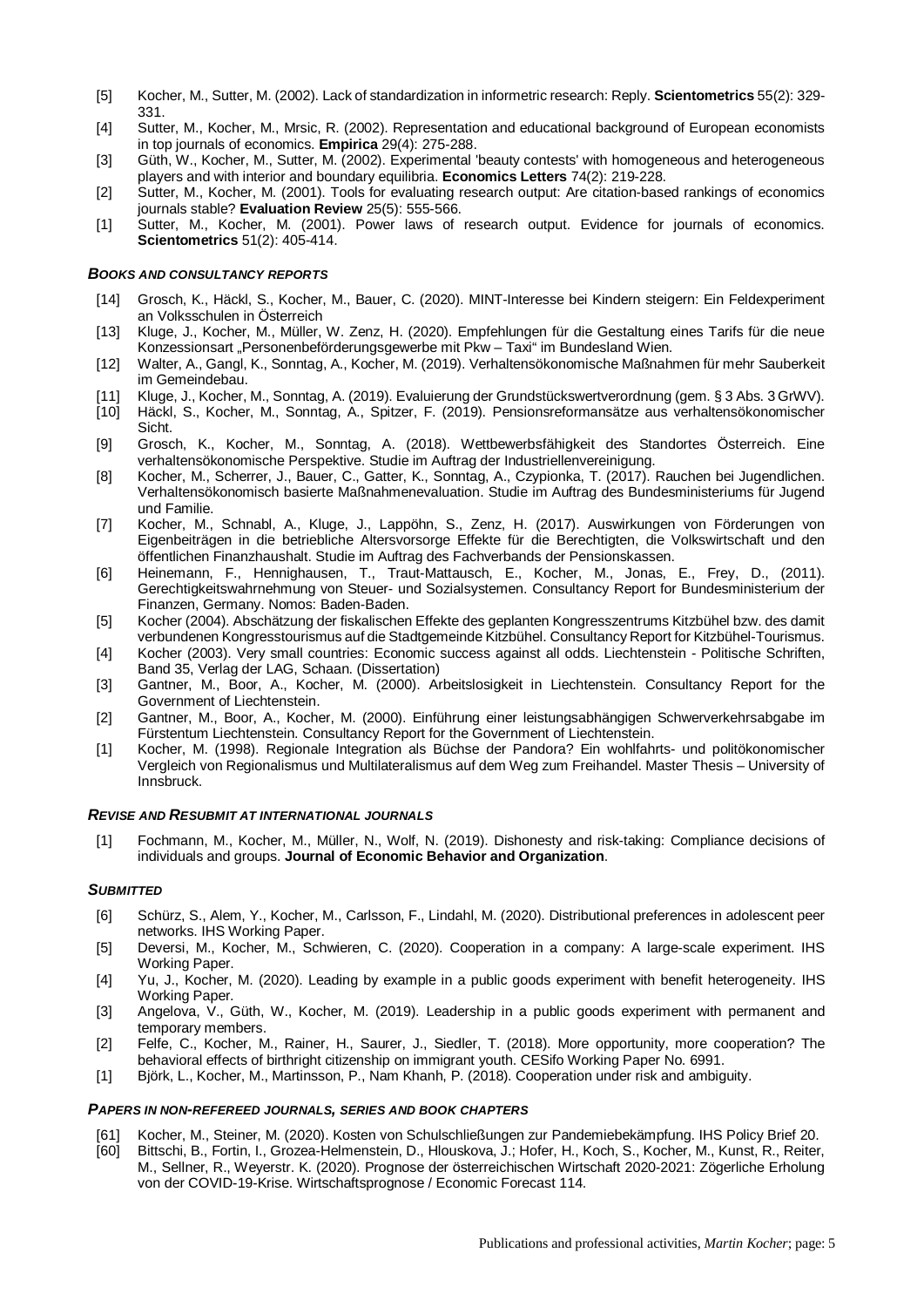- [59] Kocher, M., Muny, F. (2020) OECD- Bericht "Pension Markets in Focus 2019": Schlussfolgerungen für Österreich. IHS Policy Brief 19.
- [58] Bittschi, B., Fortin, I., Grozea-Helmenstein, D., Hlouskova, J., Hofer, H., Koch, S., Kocher, M., Kunst, R., Reiter, M., Sellner, R., Weyerstrass, K. (2020). Prognose der österreichischen Wirtschaft 2020-2024: Hohe Unsicherheit und mäßiges Wachstum durch die Corona-Krise. Wirtschaftsprognose / Economic Forecast 113.
- [57] Karmasin, S., Gangl, K., Walter, A., Spitzer, F., Kocher, M. (2020). Das neue Retro? Österreich nach der Corona-Krise - wie sich unser Land verändern wird. Mimeo.
- [56] Bittschi, B., Fortin, I., Grozea-Helmenstein, D., Hlouskova, J., Hofer, H., Koch, S., Kocher, M., Kunst, R., Reiter, M., Sellner, R., Weyerstrass, K. (2020). Prognose der österreichischen Wirtschaft 2020-2021: COVID-19 bedingte Rezession erfordert außergewöhnliche wirtschaftspolitische Anstrengungen. Wirtschaftsprognose / Economic Forecast 112.
- [55] Czypionka, T., Kocher, M., Schnabl, A. (2020). Österreichs Wirtschaft in der Corona-Pandemie, **Perspektiven der Wirtschaftspolitik**, 21(3), 280-289.
- [54] Kocher, M., Weyerstrass, K. (2020). Coronavirus stellt nationale und internationale Wirtschaftspolitik vor große Herausforderungen. Wien, ÖGfE Policy Brief 11/2020.
- [53] Sutter, M., Kocher, M., Praxmarer, M. (2020). Team decision making. Handbook of Labor, Human Resources and Population Economics, forthcoming.
- [52] Bittschi, B., Fortin, I., Grozea-Helmenstein, D., Hlouskova, J., Hofer, H., Koch, S., Kocher, M., Kunst, R., Reiter, M., Sellner, R., Weyerstrass, K. (2020) Coronavirus führt zu Rezession in Österreich. Wirtschaftsprognose / Economic Forecast 111.
- [51] Bittschi, B., Fortin, I., Grozea-Helmenstein, D., Hlouskova, J., Hofer, H., Koch, S., Kocher, M. , Kunst, R., Reiter, M., Sellner, R., Weyerstrass, K. (2019) Prognose der österreichischen Wirtschaft 2019-2021: Allmähliche Konjunkturbelegung. Wirtschaftsprognose / Economic Forecast 110.
- [50] Kocher, M. (2019) Beim Überholen schaut man ja auch in den Rückspiegel. In Märk, T. Holzner, B. (eds.) Umbrüche und Perspektiven am Beginn des 21. Jahrhunderts. Innsbruck University Press, Innsbruck: 269-274.
- [49] Bittschi, B., Fortin, I., Grozea-Helmenstein, D., Hlouskova, J., Hofer, H., Koch, S., Kocher, M. , Kunst, R., Reiter, M., Sellner, R., Weyerstrass, K. (2019) Prognose der österreichischen Wirtschaft 2019-2020: Konjunktur bleibt weltweit schwach. Wirtschaftsprognose / Economic Forecast 109.
- [48] Bittschi, B., Fortin, I., Grozea-Helmenstein, D., Hlouskova, J., Hofer, H., Koch, S., Kocher, M. , Kunst, R., Reiter, M., Sellner, R., Weyerstrass, K. (2019) Mittelfristige Prognose der österreichischen Wirtschaft 2019-2023: Solide Wachstumsaussichten für die österreichische Wirtschaft. Wirtschaftsprognose / Economic Forecast 108.
- [47] Bittschi, B., Fortin, I., Grozea-Helmenstein, D., Hlouskova, J., Hofer, H., Koch, S., Kocher, M. , Kunst, R., Reiter, M., Sellner, R., Weyerstrass, K. (2019) Prognose der österreichischen Wirtschaft 2019-2020: Schwäche der Weltwirtschaft bremst heimische Exporte. Wirtschaftsprognose / Economic Forecast 107.
- [46] Bittschi, B., Fortin, I., Grozea-Helmenstein, D., Hlouskova, J., Hofer, H., Koch, S., Kocher, M. , Kunst, R., Reiter, M., Sellner, R., Weyerstrass, K. (2019) Prognose der österreichischen Wirtschaft 2019-2020: Inlandsnachfrage stützt heimische Konjuntur. Wirtschaftsprognose / Economic Forecast 106.
- [45] Kocher M. (2019) Österreichs Budget- und Schuldenpolitik. In: Kohl. A., Karner, S., Sobotka, W., Rausch, B., Ofner, G., Halper D. (eds.) Österreichisches Jahrbuch für Politik 2018. Böhlau, Wien: 35-42.
- [44] Bittschi, B., Fortin, I., Grozea-Helmenstein, D., Hlouskova, J., Hofer, H., Koch, S., Kocher, M. , Kunst, R., Reiter, M., Sellner, R., Weyerstrass, K. (2019) Prognose der österreichischen Wirtschaft 2019-2020: Inlandsnachfrage stützt heimische Konjunktur. Wirtschaftsprognose / Economic Forecast 106.
- [43] Kocher, M. (2018) Verhaltensökonomik wie richtige Anreize setzen im Lebenszyklus? In: Martinek, J., Mazal, W., Wetscherek, E (eds.) Sozialpolitik und Zukunftssicherheit. NWV Verlag, Wien: 105-110.
- [42] Kocher, M. (2018) Wirtschaftliche Entwicklung und regionale Identität. In: Gruber, M., Helmel, A. (eds.). Wirtschaft, Region und Identität. Über die nicht-ökonomischen Grundlagen unserer Wirtschaft. CAREER Verlag, Wien: 30-35.
- [41] Bittschi, B., Fortin, I., Grozea-Helmenstein, D., Hlouskova, J., Hofer, H., Koch, S., Kocher, M. , Kunst, R., Reiter, M., Skriner, E., Weyerstrass, K. (2018) Prognose der österreichischen Wirtschaft 2018-2020: Schwächere Weltwirtschaft und hohe Unsicherheit bremsen heimische Konjunktur. Wirtschaftsprognose / Economic Forecast 105.
- [40] Bittschi, B., Kocher, M. (2018) Steuersystem in Österreich. Status quo und Potentiale. IHS Policy Brief 4.
- [39] Bittschi, B., Kocher, M., Weyerstrass, K. (2018) Finanzierung der EU nach dem Brexit: Eine Analyse des Mehrjährigen Finanzrahmens 2021-2017. **Wirtschaftspolitische Blätter** 65(3): 397-412.
- [38] Bittschi, B., Fortin, I., Grozea-Helmenstein, D., Hlouskova, J., Hofer, H., Koch, S. Kocher, M., Kunst, R. M., Reiter, M., Skriner, E., Weyerstrass, K. (2018) Prognose der österreichischen Wirtschaft 2018 – 2019: Robuste Binnenkonjunktur bei hohem außenwirtschaftlichem Risiko / Economic Forecast 104.
- [37] Kocher, M. (2018) Die Bedeutung von betrieblicher und privater Pensionsvorsorge für den Standort Österreich. **Gesellschaft und Politik** 54(1): 31-36.
- [36] Bittschi, B., Fortin, I., Grozea-Helmenstein, D., Hlouskova, J., Hofer, H., Koch, S. Kocher, M., Kunst, R. M., Reiter, M., Skriner, E., Weyerstrass, K. (2018) Mittelfristige Prognose der österreichischen Wirtschaft 2018-2022: Wachstumskurs durch Strukturreformen stützen. Wirtschaftsprognose / Economic Forecast 103.
- [35] Kocher, M., Weyerstrass, K. (2018) Zur wirtschaftlichen Entwicklung Österreichs. In: Karl, B., Mantl, W., Poier, K., Prisching, M., Ziegerhofer, A. (eds.). Steirisches Jahrbuch für Politik 2017. Böhlau, Wien: 57-62.
- [34] Bittschi, B., Fortin, I., Grozea-Helmenstein, D., Hlouskova, J., Hofer, H., Koch, S. Kocher, M., Kunst, R. M., Reiter, M., Skriner, E., Weyerstrass, K. (2018) Prognose der österreichischen Wirtschaft 2018-2019: Konjunktur schwächt sich ab, außenwirtschaftliche Unsicherheit nimmt zu. Wirtschaftsprognose / Economic Forecast 102.
- [33] Asatryan, Z., Debrun, X., Havlik, A., Heinemann, F. Kocher, M., Tamborini R. (2018) Which role for a European Minister of Economy and Finance in a European Fiscal Union?, EconPol Policy Report 6, May 2018.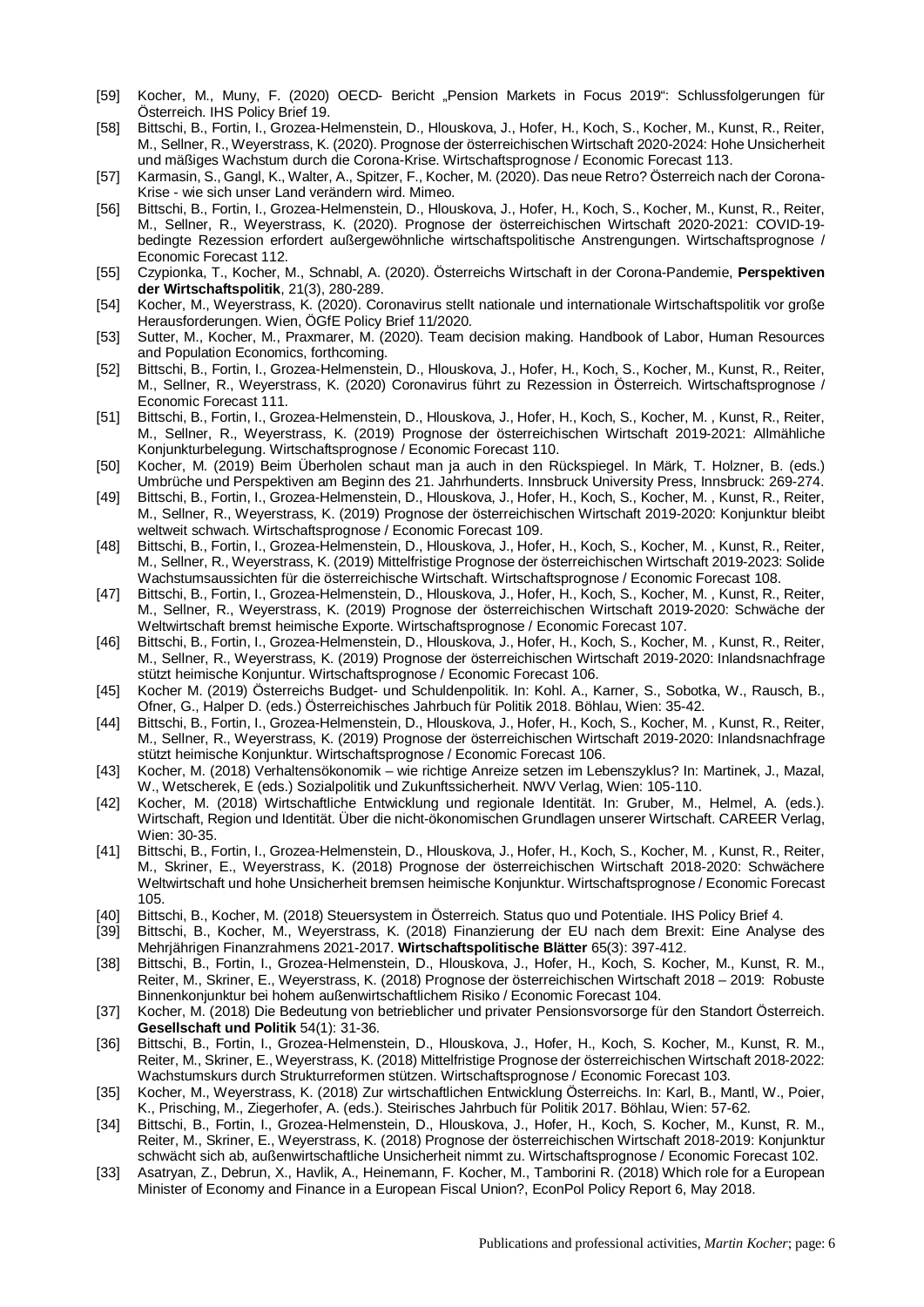- [32] Bittschi, B., Fortin, I., Grozea-Helmenstein, D., Hlouskova, J., Hofer, H., Koch, S. Kocher, M., Kunst, R. M., Reiter, M., Skriner, E., Weyerstrass, K. (2018) Prognose der österreichischen Wirtschaft 2018-2019: Konjunktur auf dem Höhepunkt. Wirtschaftsprognose / Economic Forecast 101.
- [31] Forstner, S., Fortin, I., Grozea-Helmenstein, D., Hlouskova, J., Hofer, H., Koch, S. Kocher, M., Kunst, R. M., Reiter, M., Skriner, E., Weyerstrass, K. (2017) Prognose der österreichischen Wirtschaft 2017-2019: Konjunkturhoch weiterhin breit abgestützt. Wirtschaftsprognose / Economic Forecast 100.
- [30] Forstner, S. Fortin, I., Grozea-Helmenstein, D., Hlouskova, J., Hofer, H., Koch, S., Kocher, M., Kunst, R. M., Reiter, M., Skriner, E., Weyerstrass, K. (September 2017). Prognose der österreichischen Wirtschaft 2017-2018: Heimisches Konjunkturhoch gestützt von weltweitem Aufschwung. Wirtschaftsprognose / Economic Forecast 99.
- [29] Fortin, I., Grozea-Helmenstein, D., Hlouskova, J., Hofer, H., Koch, S., Kocher, M., Kunst, R. M., Loretz, S., Reiter, M., Skriner, E., Weyerstrass, K. (July 2017). Mittelfristige Prognose der österreichischen Wirtschaft 2017-2021: Österreichische Wirtschaft auf Wachstumskurs. Wirtschaftsprognose / Economic Forecast 98.
- [28] Fortin, I., Grozea-Helmenstein, D., Hlouskova, J., Hofer, H., Koch, S., Kocher, M., Kunst, R. M., Loretz, S., Reiter, M., Skriner, E., Weyerstrass, K. (June 2017). Prognose der österreichischen Wirtschaft 2017-2018: Kräftiger Wirtschaftsaufschwung in Österreich. Wirtschaftsprognose / Economic Forecast 97.
- [27] Delatte, A.-L., Fuest, C., Gros, D., Heinemann, F., Kocher, M., Tamborini, R. (2017). The future of Eurozone fiscal governance. EconPol Policy Report 01/2017.
- [26] Kocher, M. (2017). How trust in social dilemmas evolves with age. In: Van Lange, P. A. M., Rockenbach, B., Yamagishi, T. (eds.). Social dilemmas: New perspectives on trust, Oxford University Press, New York. 101-120.
- [25] Kocher, M., Weyerstraß, K. (2017). Der Brexit, die Verhandlungen und die Folgen für Österreich. Wien. ÖGfE Policy Brief, 10/2017.
- [24] Fortin, I., Grozea-Helmenstein, D., Hlouskova, J., Hofer, H., Koch, S., Kocher, M., Kunst, R. M., Loretz, S., Reiter, M., Skriner, E., Weyerstrass, K. (March 2017). Prognose der österreichischen Wirtschaft 2017-2018: Robuster Aufschwung in Österreich. Wirtschaftsprognose / Economic Forecast 96.
- [23] Kocher, M. (2017). Vision für die österreichische Wirtschaft. In: Khol A., Ofner, G., Karner, S., Halper, D. (eds.). Österreichische Jahrbuch für Politik 2016. Böhlau, Wien: 333-346.
- [22] Kocher, M., Reiter, M. (December 2016). Donald Trump und seine ökonomischen Wirkungen auf Österreich. IHS Policy Brief 15.
- [21] Fortin, I., Grozea-Helmenstein, D., Hlouskova, J., Hofer, H., Koch, S., Kocher, M., Kunst, R. M., Loretz, S., Reiter, M., Skriner, E., Weyerstrass, K. (December 2016). Prognose der österreichischen Wirtschaft 2016-2018: Solide Konjunktur bei unsicherem Umfeld. Wirtschaftsprognose / Economic Forecast 95.
- [20] Kocher, M. (2016). Investitionen und Standortvorteile was wirklich wichtig ist. Wirtschaftskalender Österreich.
- [19] Holler, M., Kocher, M., Sieberg, K. (2016). Welcome to the Future of *Homo Oeconomicus*. **Homo Oeconomicus** 33(1-2): 1-2.
- [18] Kocher, M., Schulz-Hardt, S. (2016). The Journal of Economic Psychology: Challenges and opportunities for the next five years. **Journal of Economic Psychology** 52(1): A1-A4.
- [17] Kocher, M. (2015). Verhaltensökonomik und Wirtschaftspolitik. **Ifo Schnelldienst** 68(24): 6-9.
- [16] Güth, W., Kocher, M. (2015). Ultimatum game. In: Altman (ed.): Real-world decision making: an encyclopedia of behavioral economics, Quorum Books, Westport, CT. 451-452.
- [15] Kocher, M. (2015). Treffen Frauen wirtschaftliche Entscheidungen anders als Männer? Gender Studies 2015, LMU Munich: 3-6.
- [14] Kocher, M. (2014). Richtig falsch. Verzerrungen, Abweichungen und Fehler bei der Entscheidungsfindung. **Kursbuch** 180: 157-172.
- [13] Dall, S. R. X., Gosling, S. D., Brown, G. D. A., Dingemanse, N. J., Erev, I., Kocher, M., Schulz, L., Todd, P. M., Weissing, F. J., Wolf, M. (2012). Variation in decision making. In: Hammerstein/Stevens (eds.). Evolution and the mechanisms of decision making, MIT Press, Cambridge, MA. 243-272.
- [12] Kocher, M., Sutter, M. (2010). Introduction to special issue "The economics and psychology of football". **Journal of Economic Psychology** 31(1): 155-157.
- [11] Kocher, M., Lenz, M., Sutter, M. (2008). Performance under pressure: the case of penalty shootouts in football. In: Andersson/Ayton/Schmidt (eds.): Myths and facts about football: the economics and psychology of the world's greatest sport, Cambridge Scholars Pub., Cambridge: 61-72.
- [10] Kocher, M., Sutter, M. (2008). Shirt color and team performance in football. In: Andersson/Ayton/Schmidt (eds.): Myths and facts about football: the economics and psychology of the world's greatest sport, Cambridge Scholars Pub., Cambridge: 125-130.
- [9] Kocher, M. (2006). Der souveräne Nationalstaat als Akteur im Prozess der Konstitutionalisierung aus Sicht der Ökonomik. In: Busek/Hummer (eds.): Die Konstitutionalisierung der Verbandsgewalt in der (neuen) Europäischen Union. Rechtliche, politische und ökonomische Konsequenzen der neuen Verfassung der EU, Böhler, Wien.
- [8] Margreiter, M., Kocher, M., Pogrebna, G., Sutter, M. (2006). Women in top journals of economics. In: Wohlgemuth (ed.): Arbeit, Humankapital und Wirtschaftspolitik, Duncker und Humblot, Berlin: 317-338.
- [7] Kocher, M., Sutter, M. (2005). Spieltheoretische Analyse von Konflikt und Kooperation. **Wirtschaftsdienst - Zeitschrift für Wirtschaftspolitik,** Heft 12: 802-808.
- [6] Kocher, M. (2005). Außenabhängigkeit und der öffentliche Sektor von Kleinstaaten. In: Busek/Hummer (eds.): Der Kleinstaat als Akteur in den internationalen Beziehungen. Liechtenstein - Politische Schriften, Band 39, Verlag der LAG, Schaan: 170-192.
- [5] Kocher, M., Sutter, M., Heregger, U. (2004). Die Bedeutung der Zeitschriftenauswahl für die Evaluation ökonomischer Forschung. In: Backes-Gellner/Moog (eds.): Ökonomie der Evaluation von Schulen und Hochschulen, Duncker und Humblot, Berlin: 101-118.
- [4] Kocher, M., Sutter, M. (2003). Zum Einfluss der Stärke und der Fragmentierung von Regierungen auf Defizite und Schulden. **Öffentliches Haushaltswesen**, Heft 3-4: 123-131.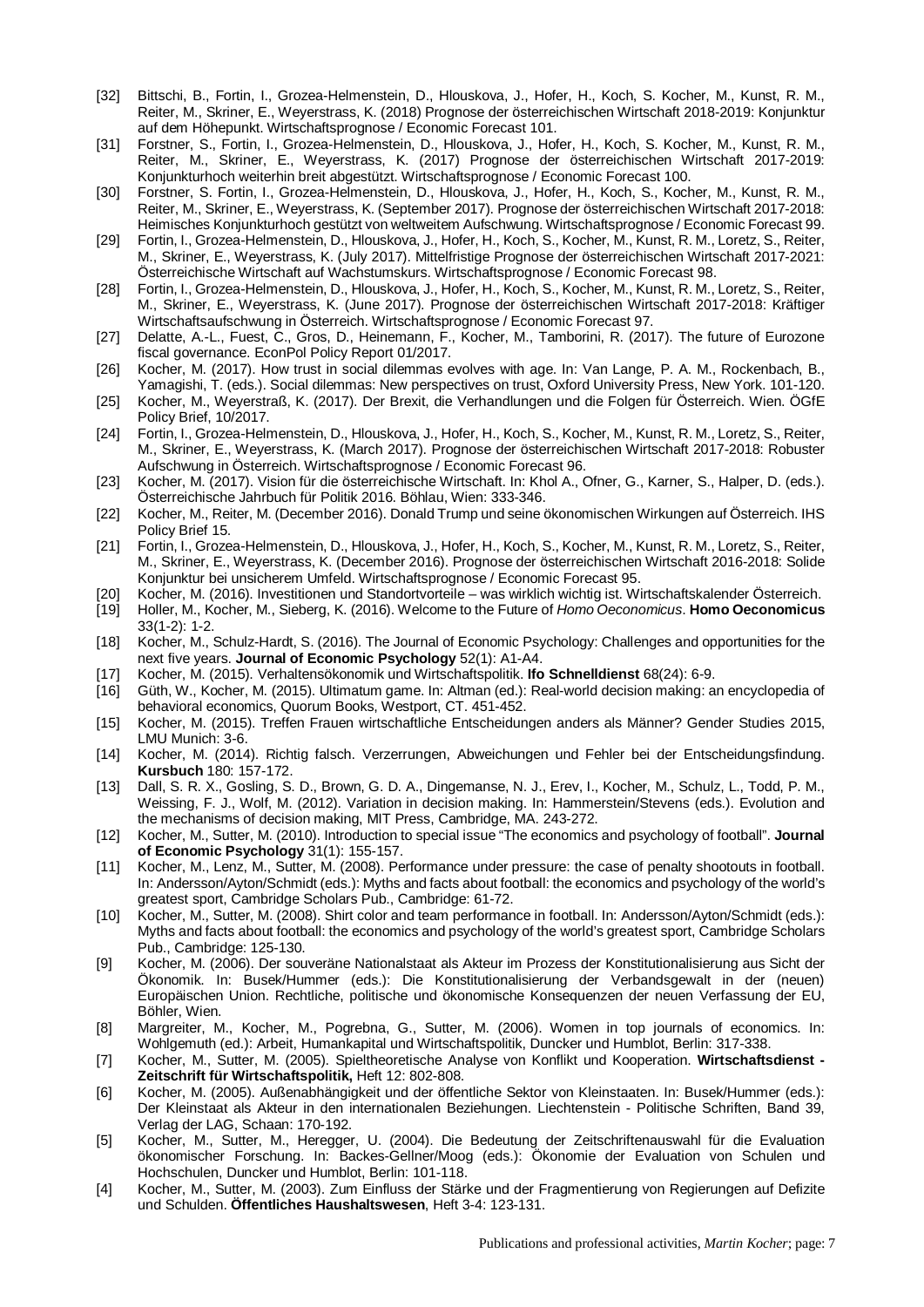- [3] Mrsic, R., Kocher, M., Sutter, M. (2002). Publish or Perish Der Anteil einzelner Staaten an der ökonomischen Forschung. **Wirtschaftspolitische Blätter,** Heft 1: 79-86.
- [2] Kocher, M., Sutter, M. (2001). Lotkas Gesetz der wissenschaftlichen Produktivität. **WiSt** Wirtschaftswissenschaftliches Studium, Heft 3: 157-159.
- [1] Sutter, M., Kocher, M. (2001). Rankings von ökonomischen Zeitschriften. **WiSt** Wirtschaftswissenschaftliches Studium, Heft 2: 117-120.

### *RESEARCH GRANTS (WITH A FUNDED AMOUNT ≥ 100.000 € EACH)*

| 2017 – present | Joint principal applicant, Scientist career path: An explorative analysis. (with Benno Torgler,<br>Ali Onder, Jonathan Feinstein, Jana Gallus), ARC Discovery Grant [1 Post Doc funded]                                                                         |
|----------------|-----------------------------------------------------------------------------------------------------------------------------------------------------------------------------------------------------------------------------------------------------------------|
| 2017 – present | Joint principal applicant, Infrastruktur für die Experimentalforschung zur Unterstützung<br>evidenzgeleiteter Unternehmens- und Wirtschaftspolitik (with several applicants),<br>Hochschulraum-Strukturmittel BMWFW, Vienna [laboratory and experiments funded] |
| 2017 – present | Joint principal applicant, Using behavioral economic insights to overcome student<br>procrastination (with Stephen Cheung, Lionel Page), ARC Discovery Grant [1 Post Doc and<br>experiments funded]                                                             |
| 2017 – present | Joint principal applicant, Consequences of cooperation: Linking cooperative behavior and<br>outcomes in a large-scale experiment (with Christiane Schwieren), DFG [1 Post Doc and<br>experiments funded]                                                        |
| 2017 - present | Joint principal applicant: DFG Collaborative Research Center TRR 190 "Rationality and<br>Competition: The Economic Performance of Individuals and Firms" [positions and<br>experiments funded                                                                   |
| $2013 - 2017$  | Joint principal applicant and coordinator: Investment Fund "Behavioral Risk and Insurance<br>Group", University of Munich [investment in lab infrastructure funded]                                                                                             |
| $2013 - 2017$  | Joint principal applicant: International Graduate School "Evidence-based Economics" (with<br>seven additional applicants), Universities in Bavaria [20 doctoral positions funded]                                                                               |
| $2013 - 2017$  | Joint principal applicant: DFG Graduate School "Microeconomic Determinants of Labor<br>Productivity" (GRK 1928) (with seven additional applicants), University of Munich [15<br>doctoral positions funded]                                                      |
| $2013 - 2014$  | Senior Research Fellowship, Time and economic decision making (funded by Center for<br>Advanced Studies), University of Munich [1 Post Doc position funded]                                                                                                     |
| $2008 - 2010$  | Principal Investigator, The foundations of cooperation and endogenous institutions (LMU<br>excellent), University of Munich [1 Post-Doc, 1 doctoral position funded]                                                                                            |
| $2002 - 2008$  | Joint principal investigator, Center for Experimental Economics (Raiffeisen Landesbank Tirol<br>AG; with M. Gantner and M. Sutter) [1 Post-Doc, 2 doctoral positions funded]                                                                                    |
| $2003 - 2006$  | Principal investigator, An economic analysis of the decision-making process within groups<br>(the Austrian National Bank) [1 doctoral position funded]                                                                                                          |

#### *PRESENTATIONS AT CONFERENCES AND AT UNIVERSITIES*

#### **Keynotes and special lectures:**

Workshop "Perspectives from Behavioral and Experimental Economics on Child Development and Education" 2013 (Aarhus) ½ EAPSPI Pensions Policy Committee 2019 (Vienna) ½ Economic Science Association Asia Pacific Meeting 2014 (Auckland) ½ Workshop "Taxation, Social Norms and Compliance" 2014 (Nuremberg) ½ Behavioral Operations Management Conference 2017 (Shenyang) | Jahrestagung Gesellschaft für Experimentelle Wirtschaftsforschung GfEW 2018 (Paderborn) | CEAR/MRIC Behavioral Insurance Workshop 2018 (Munich) | 7<sup>th</sup> eeecon lecture 2019 (Innsbruck) | 20 Jahre Rechnungshof Vorarlberg 2019 (Bregenz) ½ Wirtschaftsparlament 2019 (Vienna) ½ SABE Annual Meeting 2020 (Moscow – online)

#### **Conferences:**

American Economic Association 2010 (Atlanta) | American Risk and Insurance Association 2014 (Seattle) Bildungsökonomischer Ausschuss - Verein für Socialpolitik 2002 (Jena), 2003 (Zürich) | Canadian Economic Association 2001 (Montreal) ½ EALE 2006 (Prag) ½ Econometric Society 2003 (Chicago), 2009 (Barcelona), 2010 (Atlanta), 2014 (Philadelphia) ½ Economic Science Association 2000 (Amsterdam), 2001 (Barcelona), 2002 (Boston), 2003 (Pittsburgh), 2003 (Erfurt), 2004 (Amsterdam), 2005 (Montreal), 2006 (Atlanta), 2006 (Nottingham), 2007 (Rome), 2010 (Copenhagen), 2011 (Luxembourg), 2012 (New York), 2012 (Cologne), 2013 (Tokyo), 2013 (Zurich), 2015 (Sydney), 2017 (Vienna), 2018 (Brisbane), 2019 (Vancouver), 2019 (Dijon) ½ European Economic Association 2001 (Lausanne), 2004 (Madrid), 2005 (Amsterdam), 2009 (Barcelona), 2010 (Glasgow) Game Theory Society 2004 (Marseille), 2008 (Chicago) | IAREP/SABE 2006 (Paris), 2010 (Cologne), 2015 (Sibiu), 2016 (Wageningen), 2017 (Tel Aviv), 2018 (London) ½ IIPF 2002 (Helsinki) ½ INEM 2015 (Cape Town) | ICSD 2019 (Sedona) ½ Nationalökonomische Gesellschaft 2002 (Wien), 2003 (Klagenfurt), 2005 (Innsbruck) ½ Public Choice Society 2001 (Paris), 2002 (Belgirate), 2003 (Nashville), 2004 (Baltimore), 2004 (Berlin), 2005 (New Orleans), 2007 (Amsterdam), 2009 (Las Vegas) Risk Theory Society 2015 (Cornell, Ithaca) Royal Economic Society 2000 (St. Andrews), 2003 (Warwick), 2004 (Swansea), 2006 (Nottingham), 2007 (Warwick) | Social Dilemma Conference 2015 (Brown U, Providence) ½ Sozialwissenschaftlicher Ausschuss – Verein für Socialpolitik 2006 (Magdeburg), 2008 (Frankfurt), 2019 (Essen) ½ SPUDM 2005 (Stockholm), 2007 (Warsaw) ½ Verein für Socialpolitik 2002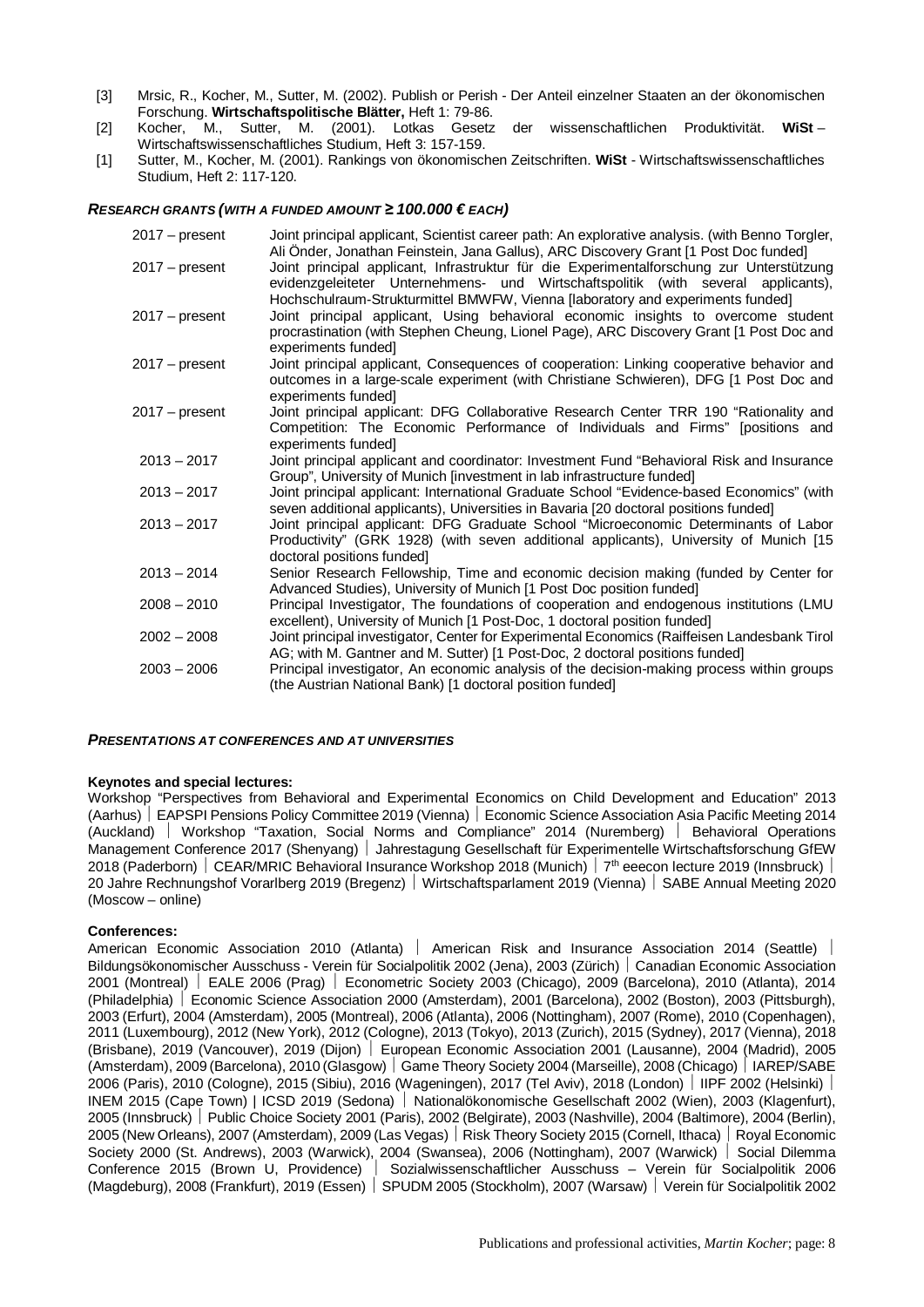(Innsbruck), 2003 (Zürich), 2006 (Bayreuth), 2007 (Munich), 2013 (Düsseldorf), 2020 (online) ½ Western Economic Association 2002 (Seattle).

## **Symposia, workshops, seminar presentations at universities:**

68° North Conference on Behavioral Economics 2017 (Svolvaer) | Arne Ryde Symposium on Experimental Economics 2000 (Lund) | BEAT Workshop, Beijing 2019 | BEGG Workshop, Gothenburg 2016 | Bilkent University, Ankara 2014 | California State University at Sacramento 2005 | CATIE (Turrialba) 2014 | Center for Advanced Studies, EURAC (Bolzano) 2018 ½ Center for Small State Studies 2004 (Reykjavik) ½ CERGE-EI Prague 2017 ½ CESifo Research Area Conference in Behavioral Economics 2012, 2015, 2017 (Munich) CESifo Research Area Conference in Economics of Education 2020 (online) ½ Colorado State University 2008 (Fort Collins) ½ DIW Berlin (2012) ½ EEG Inaugural Conference 2018 (Bonn) ½ ENABLE Symposium 2006 (Amsterdam), 2007 (Zurich) ½ ENABLE Workshop 2007 (Mannheim) ½ Ernst Strüngmann Forum 2011 (Frankfurt) ESI Spring Workshop 2007, 2008 (Jena) FETH Zurich 2015, 2019 EWEBE 2008 (Innsbruck), 2009 (Barcelona), 2011 (Munich), 2013 (Frankfurt), 2014 (London), 2016 (Cologne), 2017 (Bologna), 2018 (Tilburg), 2019 (Lyon) ½ Fachreferententagung Wirtschaftswissenschaften 2010 (Vienna) ½ FAIR Choice Lab 2017 (Bergen) ½ Finanzmarktaufsicht 2018 (Vienna) ½ Florence Workshop on Behavioral and Experimental Economics 2013 (Florence) ½ Frankfurt School of Finance and Management 2014 ½ GATE, CNRS, Lyon 2009, 2015, 2019 ½ Georgetown University, Campus Doha 2013 | IMEBE 2008 (Alicante), 2009 (Granada), 2011 (Barcelona) | JITE Workshop "Beyond Privity" 2015 (Edinburgh) | Kleinstaaten-Symposium 2003 (St. Gallen) | Liechtenstein-Institut 2001, 2003 | Max-Planck-Institute for Economics Jena 2002, 2004, 2011 | Max-Planck-Institute for Research on Collective Goods Bonn 2020 | M-BEES 2009 (Maastricht) | Monash University 2012, 2016 | Morality, Incentives and Unethical Behavior Conference, UCSD 2015 | Opening Center for Decision Sciences at University of Bremen 2018 | Psychoeconomics, Zeppelin University, Friedrichshafen 2013 | Queensland University of Technology, Brisbane 2012, 2013, 2014, 2015, 2016 | Royal Melbourne Institute of Technology 2015 | School of International Studies Vienna 2018 | Science of Philanthropy Conference, University of Chicago 2013 | SFB CRC\_TRR190 Workshop Berlin 2017, 2019 | Sino-German Workshop on Experimental and Behavioral Economics 2010 (Chengdu) ½ Sommerhochschule Universität Wien 2018 (Strobl) ½ Start-Preis 2007 (Vienna) ½ Technical University of Munich 2016 ½ TEPSA Pre-Presidency Conference 2018 (Vienna) ½ Tilburg University 2012, 2015 ½ Transdisciplinary Think Tank 2020 (Vienna) ½ University of Adelaide 2016 | University of Amsterdam 2006, 2007, 2011 (20 years CREED) University of Arizona at Tucson 2005, 2006, 2012, 2014 University of Auckland 2012, 2015 University of Augsburg 2012 | University of Bamberg 2014 | University of Bayreuth 2008 | University of Bolzano 2018 | University of Bremen 2020 | University of Brussels 2011 | University of California, San Diego 2010 | University of Canterbury, Christchurch 2012 | University of Chicago 2016 | University of Cergy-Pontoise 2009 | University of Cologne 2006, 2009, 2016 ½ University of Copenhagen 2014 ½ University of Duisburg-Essen 2012 ½ University of East Anglia 2010, 2011, 2018 Vuliversity of Edinburgh 2007 Vuliversity of Erlangen-Nürnberg 2009, 2010 Vuliversity of Gothenburg 2005, 2006, 2009, 2011, 2012, 2013, 2019, 2020 ½ University of Göttingen 2007, 2011, 2012, 2016 ½ University of Granada 2011 | University of Grenoble 2019 | University of Hamburg 2006, 2006, 2014, 2018 | University of Hannover 2006 | University of Hawai'i 2012 ½ University of Heidelberg 2009, 2014 ½ University of Innsbruck 2000, 2002, 2004, 2008, 2014 | University of Lausanne 2009 | University of Leicester 2017 | University of Linz 2010 | University of London, Royal Holloway 2010 | University of Maastricht 2010 | University of Magdeburg 2015 | University of Mannheim 2011, 2015 University of Melbourne 2012, 2016 | University of Michigan, Ann Arbor 2013 | University of Munich 2006, 2007, 2008, 2010 | University of Neuchâtel 2018 | University of New South Wales 2012 | University of Nottingham 2010 | University of Otago, Dunedin 2012 | University of Paderborn 2009, 2017 | University of Paris I 2017 | University of Passau 2013 | University of Portsmouth 2019 | University of Queensland, Brisbane 2015 | University of Regensburg 2012 | University of Rostock 2012 | University of Rotterdam 2006 | University of Salzburg 2014 | University of Sydney 2014, 2017 | University of Ulm 2009 | University of Vienna 2008, 2012, 2017, 2018 | University of Zurich 2007, 2019 | Victoria University Wellington 2012 | Workshop in Honor of Vernon Smith 2018 (Dijon) | Workshop on Bargaining Theory and Experiments 2016 (Ankara) | Workshop on Behavioral Public Economics 2013 (Vienna) | Workshop on Competition and Gender 2011 (Innsbruck) Vorkshop on Experimental Advances in Organizational Behavior 2017 (Dijon) Workshop on Experimental Economics 2002 (Jena) Vorkshop on Incentives, Motivation and Cooperation 2013, 2015 (Stavanger) | Workshop on Policy Experiments 2014 (Helsinki) Vorkshop on Prosocial Behavior 2011 (Southampton) Workshop on Public Finance 2006 (Innsbruck) | Workshop on Reciprocity 2007 (Milan) | Workshop Theorien der Sozialpolitik auf dem Prüfstand 2015 (Darmstadt) ½ WU Vienna 2018 (Vienna), 2019 (Podersdorf) ½ Zeuthen Workshop on Behavioral Economics 2002 (Copenhagen) | ZEW 2005, 2008 (Mannheim).

## **For a non-scientific audience/consultancy work:**

AMS Oberösterreich 2019 (Linz) | Austrian Government 2015 (Vienna) | "Austria's place in the Europe of tomorrow" Austrian Central Bank Centenary Symposium 2018 (Vienna) ½ Bankenverband Österreich (Vienna) ½ Betriebliche Altersvorsorge 2019 (Wien) ½ Biologicum Almtal 2017 (Grünau) ½ BKS Bank 2018 (Graz, Klagenfurt, Vienna) ½ Bundesministerium für Arbeit, Soziales und Konsumentenschutz 2017 (Vienna) ½ Bundesministerium für Digitalisierung und Wirtschaft 2019 (Vienna) | Bundesministerium für Familien und Jugend 2015 (Vienna) | Bundesministerium für Wissenschaft, Forschung und Wirtschaft 2016 (Vienna) | Commerzbank 2011 (Frankfurt) | Denkwerkstatt St. Lambrecht 2018 (St. Lambrecht) ½ Deutsche Rück 2019 (Vienna) ½ Diplomatische Akademie 2019 (Wien) ½ Diversity Day 2016 (Munich) Dolomitenbank 2017 (Gmünd, Kötschach, Lienz) | Ecker & Partner Business Breakfast 2018, 2020 (Vienna) Eliteakademie Bayern Alumni 2013 (Munich) | Erste Group 2017 (Vienna) | EURAC 2018 (Bolzano) | European Competition Day 2018 (Vienna) | European Forum Alpbach 2005 (Innsbruck), 2012 (Alpbach), 2016 (Alpbach), 2017 (Vienna), 2017 (Alpbach) ½ Familie 3.0 2017 (Vienna) ½ Finanzplaner Forum 2020 (Wien) ½ Freiheit als Beschäftigter - unter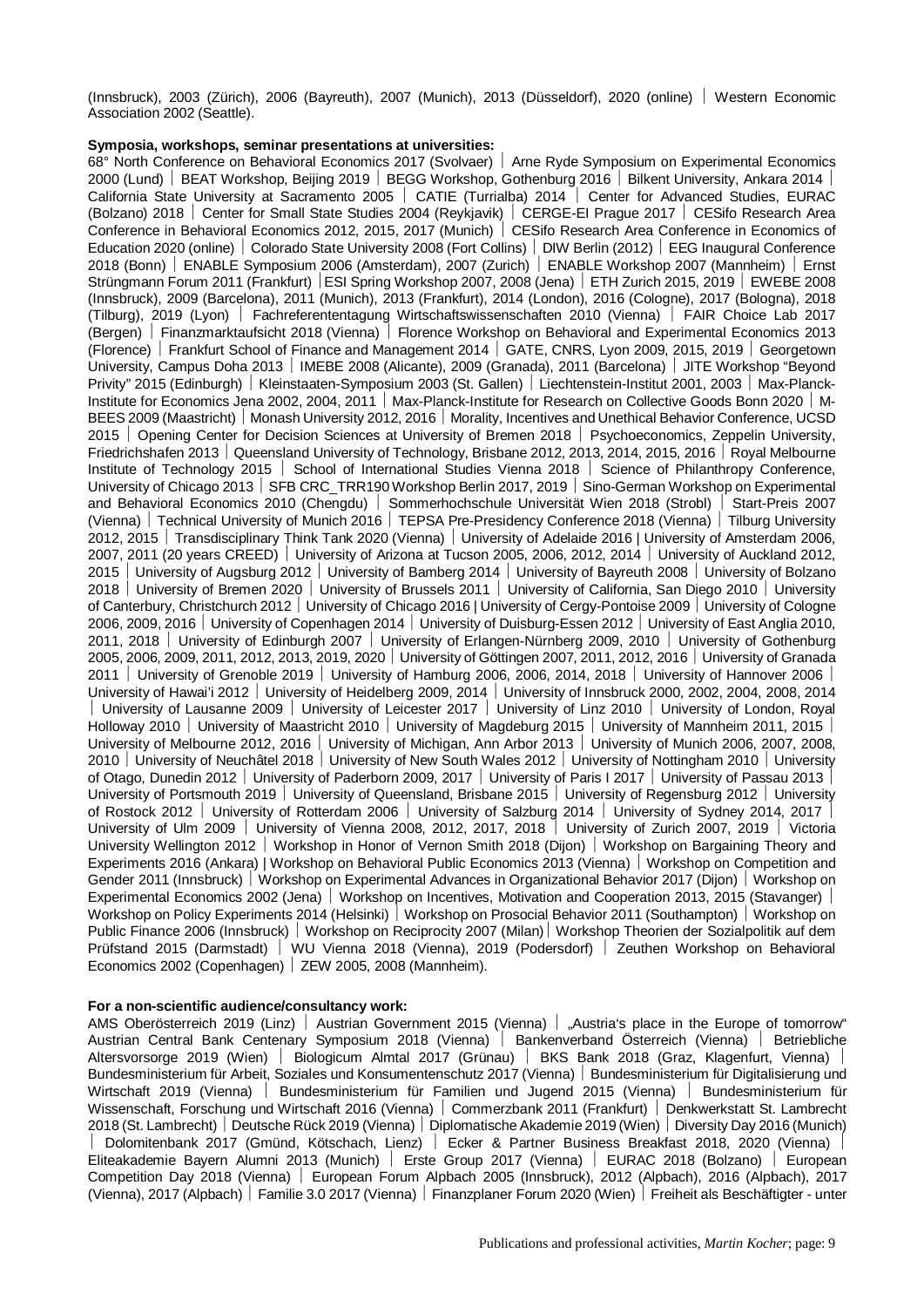welchen Mechanismen 2014 (Heidelberg) Future Talks 2016 (Salzburg) | G28 Summit 2018 (Vienna) | HCM Beirat (online) Hochschule für Agrar- und Umweltpädagogik 2017 (Vienna) | Hypo Oberösterreich 2017 (Linz) | Hypo Vereinsbank Corporate Treasury Sales Forum 2011 (Munich) | Hypo Österreich 2020 (Vienna) | Hypo Vorarlberg 2016 (Vienna) | Industriellenvereinigung 2016, 2020 (Vienna) | Institutioneller Altersvorsorgeherbstdialog 2018 (Vienna) | Interim Management Symposium 2017 (Vienna) | Investment Seminar/Forum, Spängler IQAM Research Center 2016 (Vienna), 2019 (Salzburg) ½ iwp Fachtagung 2019 (Vienna) ½ KMPG 2019 (Linz) ½ Korbinian Kolleg 2020 (Rottach-Egern) ½ Landestourismus Direktoren 2020 (online) | Lange Nacht der Forschung 2020 (online) | Leadership Meets University 2013 (Munich) ½ "Leben mit Corona" Symposium 2020 (Vienna) ½ Lehrgang für Verwaltungsführung der Bayerischen Staatskanzlei 2019 (Landshut) | Management Club Kärnten 2019 (Klagenfurt) | Millstätter Wirtschaftsgespräche 2018 (Millstatt) ½ Mind Symposium 2009 (Munich) ½ National EMN Conference 2019 (Vienna) ½ Nazarbayev University 2017 (Astana) ½ Nestlé-Preis 2003 (Innsbruck) ½ Niederösterreichische Landesregierung 2020 ½ Österreichisches Institut für Familienforschung (2018) Wien | Parlamentsenquete "Digitale Revolution" 2016 (Vienna) | Perspektiven der VWL 2017 (Vienna) ½ Pfanner 2020 (online) ½ Praevenire Gesundheitsforum 2019 (Seitenstetten) ½ Public Management Impulse – FH Oberösterreich 2011 (Linz) Raiffeisenbank 2018 (Nußdorf), 2019 (Salzburg), 2019 (Feldbach), 2019 (Gramastetten) Raiffeisen Bank International 2020 (online) Rechnungshof 2017 (Vienna) Raiffeisen Expertenforum 2018, 2019 (Vienna) Roundtable Universität Bozen 2018 | Schloss Hofen 2017 (Lochau) | Sparkasse Verband Österreich 2020 (Wien) | Stadt-Umland-Konferenz 2020 (online) | Steuertag 2018 Wirtschaftskammer Oberösterreich (Linz) | Tag der Industrie 2018 (Vienna) ½ Tiroler Adler Forum 2018 (Innsbruck) ½ Unternehmen für Familien 2016 (Vienna) ½ Valida 15-Jahres-Jubiläum 2018 (Vienna) ½ Volvo Finance Council 2013 (Gothenburg) ½ Vienna Behavioral Economics Network 2018 (Vienna) ½ Volkswirtschaftliche Gesellschaft Kärnten 2018 (Klagenfurt) ½ Wirtschaftsausschuss Parlament 2020 (Vienna) ½ Wirtschaftskammer Österreich Sparte Industrie 2020 (Vienna) | Wirtschaftskammer Salzburg 2017 (Salzburg) Wirtschaftskammer Schwaz (Schwaz) | Wirtschaftskammer Sparte Handel 2020 (Wien) | Wirtschaftskammer Tirol 2017 (Innsbruck) ½ Wirtschaftsmuseum 2017 (Wien) ½ Workshop on Experiments and Interventions in Schools 2018 (Sydney)

### *REFEREEING*

Journals: American Economic Review (Excellence in Refereeing Award) | American Economic Journal: Microeconomics Annals of Operations Research | Behavioral Processes | B.E. Journal of Economic Analysis & Policy | Biology Letters CEJOR | CESifo Economic Studies | Constitutional Political Economy | Decision | Development Policy Review | Eastern Economic Journal Ecological Economics | Econometrica | Economica | Economic Journal | Economic Theory Econ Journal Watch | Economic Inquiry | Economics of Governance | Economics Letters | Education Economics Journal | Empirica | Empirical Economics | European Economic Review | Ethics & Behavior | Experimental Economics FinanzArchiv | Games and Economic Behavior | German Economic Review | Homo Oeconomicus | IJMDM | International Economic Review | International Game Theory Review | International Journal of the Economics of Business International | Journal of Behavioral Decisions Making | Journal of Conflict Resolution | Journal of Econometrics | Journal of Economic Behavior and Organization (Excellence in Refereeing Award) ½ Journal of Economic Dynamics and Control Journal of Economic Surveys | Journal of the European Economic Association | Journal of Economic Psychology | Journal of Environmental Economics and Management | Journal of Experimental Political Science | Journal of Experimental Psychology | Journal of Experimental Social Psychology | Journal of General Psychology | Journal of Industrial Organization | Journal of Institutional and Theoretical Economics | Journal of Law, Economics, and Organization Journal of Peace Research | Journal of Political Economy | Journal of Psychology | Journal of Public Economics | Journal of Risk and Insurance | Journal of Risk and Uncertainty | Journal of Sports Economics | Journal of Socio-Economics | Kölner Zeitschrift für Soziologie und Sozialpsychologie | Kyklos | Leadership Quarterly | Management Science | Nature Human Behavior | Open Mind | Organizational Behavior and Human Decision Processes | PLOS One | PNAS | Political Behavior | Psychology and Aging | Psychology of Sport and Exercise | Public Choice | Quantitative Economics | Rand Journal of Economics | Rationality, Markets and Morals | Resource and Energy Economics | Review of Behavioral Economics | Review of Economic Studies | Review of Economics and Statistics | Review of Financial Studies | Review of Industrial Organization | Review of Managerial Science | Scandinavian Journal of Economics | Schmalenbach Business Review | Scientific Reports | Small Group Research | Social Choice and Welfare | Social Forces | Social Science Journal | Social Science Research | Socio-Economic Planning Sciences | Southern Economic Journal | Sport and Society | World Development. Organizations: 18<sup>th</sup> International Conference on Social Dilemmas | Agence Nationale de la Recherche | American Risk and Insurance Association, Annual Meeting 2014, 2017 | Austrian Economic Association NOeG, Annual Meeting 2013 | AXA | Behavioral Insurance Workshop, Munich 2014, 2016, 2018 | British Academy | Cambridge University Press | Czech Science Foundation | DAAD | Danish Council for Independent Research | Deutsche Forschungsgemeinschaft | ESA European Meeting 2017 | ESRC | European Commission | European Economic Association Annual Meeting 2016 | European Science Foundation | FFG | FNR Luxembourg | Fritz Thyssen Stiftung | German-Israeli Foundation for Scientific Research and Development | IAREP/SABE Annual Meeting 2016 | International Conference on Social Dilemmas International Congress of Applied Psychology 2014 | Israeli Science Foundation | Joachim-Herz-Wirtschaftspreis Jury Max-Planck Society | National Science Foundation | Nederlandse Organisatie voor Wetenschappelijk Onderzoek (NWO) ½ Oesterreichische Nationalbank ½ Österreichische Akademie der Wissenschaft (Austrian Academy of Science) ½ Oxford University Press | Palgrave Macmillan | Research Council of Norway | Research Promotion Foundation Cyprus

Schmölders Preis, Verein für Socialpolitik 2019 | Social Sciences and Humanities Research Council of Canada Studienstiftung | Swiss National Science Foundation | Tiroler Wissenschaftsfonds | University of Zurich | Verein für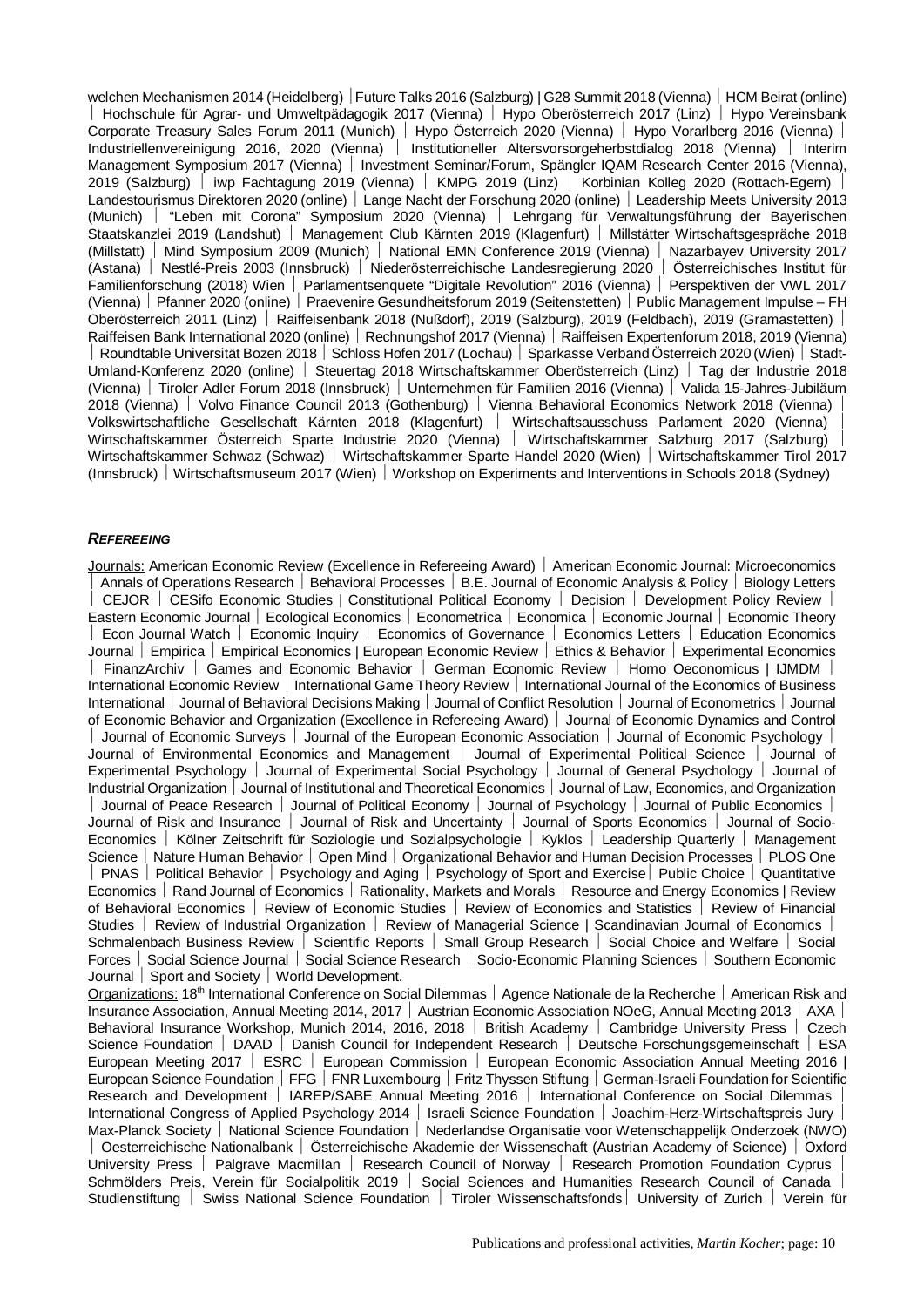Socialpolitik, Annual Meeting 2009, 2014 | Verlag der LAG | Volkswagenstiftung | Wellcome Trust | Witt Award Committee, ARIA | Zentrum für Europäische Wirtschaftsforschung.

## *ORGANIZATION OF SCIENTIFIC EVENTS*

- Scientific Committee, ESA European Meeting, Vienna 2017
- · Scientific Committee, IAREP Conference, Tel Aviv 2017
- · Scientific Committee, ARIA Meeting, Toronto 2017
- Scientific Committee, IAREP Conference, Wageningen 2016
- Bavarian Micro Day, University of Munich 2016
- · CAS Workshop on "Moral Behavior: Children and Adults", Center for Advanced Studies, University of Munich 2015
- · CAS Workshop on "Time in Economic Decision Making", Center for Advanced Studies, University of Munich 2014
- · Scientific Review Committee, CEAR/MRIC Behavioral Insurance Workshop, University of Munich 2014
- · Organizer Hans-Möller-Seminar, Department of Economics, University of Munich (2011-2013)
- · 6th European Workshop on Experimental and Behavioral Economics (EWEBE), University of Munich 2011
- · Economic Science Association (ESA) European Meeting, University of Innsbruck 2009
- 3<sup>rd</sup> European Workshop on Experimental and Behavioral Economics (EWEBE), University of Innsbruck 2008
- · European Science Foundation Exploratory Workshop on Individual and Team Decisions in Economics 2008
- · Organizer of several research seminars (Innsbruck and Munich), workshops and public understanding of science events (Science Days etc.).

#### *SELECTED MEDIA COVERAGE OF RESEARCH RESULTS AND OWN CONTRIBUTIONS TO THE MEDIA*

*Selected Portraits:*

- · Martin Kocher im Porträt: Er erklärt uns die Wirtschaft. **Salzburger Nachrichten**, 27. October 2020
- · Frühstück bei mir. **Ö3**, 19. April 2020
- · Die Erklärer in der öffentlichen Debatte. **Die Presse**, 21. September 2019
- · Diese Ökonomen prägen Österreich. **Die Presse**, 2. September 2017
- · Neuer IHS-Chef Martin Kocher: Ökonom mit Freude am Experimentieren. **Der Standard**, 1. July 2016
- · Männer des Monats. **Trend**, September 2016
- · "Der perfekte Professor." **ARD alpha**, 12. November 2015
- · Martin Kocher Der Vertrauensmann. **Handelsblatt**, 11. January 2009.

#### *Own Contributions:*

- · Die Schwächephase überwinden. **Kleine Zeitung**, 05. December 2020
- · Keine Abkürzungen zum Wohlstand, **Der Standard**, 25. November 2020
- · Koste es, was es wolle: der schwierige Ausstieg. **Kleine Zeitung**, 21. November 2020
- · Prognosen sind keine Wahrsagerei. **Kleine Zeitung**, 07. November 2020
- · Ein zweiter voller Lockdown hätte für die österreichischen Unternehmen fatale Folgen. **Kronen Zeitung**, 31. October 2020
- · Reisewarnungsunsinn und Unvernunft. **Kleine Zeitung**, 24. October 2020
- · Die zweite Runde gegen das Virus hat begonnen. **Kleine Zeitung**, 10. October 2020
- · Wir dürfen nicht auf die Jungen vergessen! **Kleine Zeitung**, 26. September 2020
- · EU-Budget: Österreich hat gut verhandelt und muss den Respekt jetzt für Reformen nutzen. **Kronen Zeitung**, 08. August 2020
- · Europäische Union auf Kurs. **Kleine Zeitung**, 04. July 2020
- · Die Ärmel aufkrempeln. **Kleine Zeitung**, 20. June 2020
- · Begrenzung der Erderwärmung als größtes Kooperationsexperiment aller Zeiten. **Die Presse**, 15. June 2020
- · Transparenz: Das gläserne Österreich, **Kleine Zeitung**, 6. June 2020
- · Protektionismus, die Falle in wirtschaftlichen Krisen. **Kleine Zeitung**, 23. May 2020
- · Hoffentlich gibt der Klügere nach. **Kleine Zeitung**, 9. May 2020
- · Unternehmenskultur nach der Coronakrise: Wird sich etwas ändern? **Leadership**, 08. May 2020
- · COVID-19 Future Operations Clearing Board (with Thomas König). **IHS Blog**, 04. May 2020
- · Ein Marathon steht uns bevor. Fiskalisches Pulver somit nicht zu schnell verschießen. **Kronen Zeitung**, 25. April 2020
- · Die richtige Dosis für Corona-Hilfspakete. **Kleine Zeitung**, 25. April 2020
- · Mein Name ist Bond, Eurobond. **Kleine Zeitung**, 11. April 2020
- · Die verhaltensökonomische Perspektive auf die Coronakrise. **Insight Austria Blog**, 05. April 2020
- · Kaltstart der Wirtschaft nach Ostern. **Kleine Zeitung**, 28. March 2020
- · Österreich in der Corona-Rezession. **Addendum**, 26. March 2020 (Ausgabe 12)
- · Globalization at Its Limit? From Somewhere to Anywhere. **Global-e Blog**, University of California at Santa Barbara, 24 March 2020 (Volume13(17))
- · Ein europaweites Corona-Testprogramm ist dringend gebraucht (with Gabriel Felbermayr). **Die Presse** 20. March 2020
- · Das Nulldefizit rückt in weite Ferne. **Kleine Zeitung**, 14. March 2020
- · Virale Folgen für die globale Wirtschaft. **Kleine Zeitung**, 29. February 2020
- · Verhandlungen über das EU-Budget: Das Feilschen wie auf einem Basar ist unproduktiv. **Kronen Zeitung**, 15. February 2020
- · Keine Experimente? **Kleine Zeitung**, 15. February 2020
- · Von wegen Brexit. **Kleine Zeitung**, 01. February 2020
- · Experten sind Ungustl. **Kleine Zeitung**, 18. January 2020
- · Wirtschaft in Türkis-Grün. **Kleine Zeitung**, 4. January 2020
- · Kooperation und Vertrauen. **Kleine Zeitung**, 21. December 2019
- · Warum Klimapolitik so schwierig ist. **Kleine Zeitung**, 7. December 2019
- · Lesen Sie das nicht. **Kleine Zeitung**, 23. November 2019
- · Der demographische Wandel und seine Effekte auf regionale Arbeitsmärkte in Österreich (with Jan Kluge). **kommunal.at**, 15. November 2019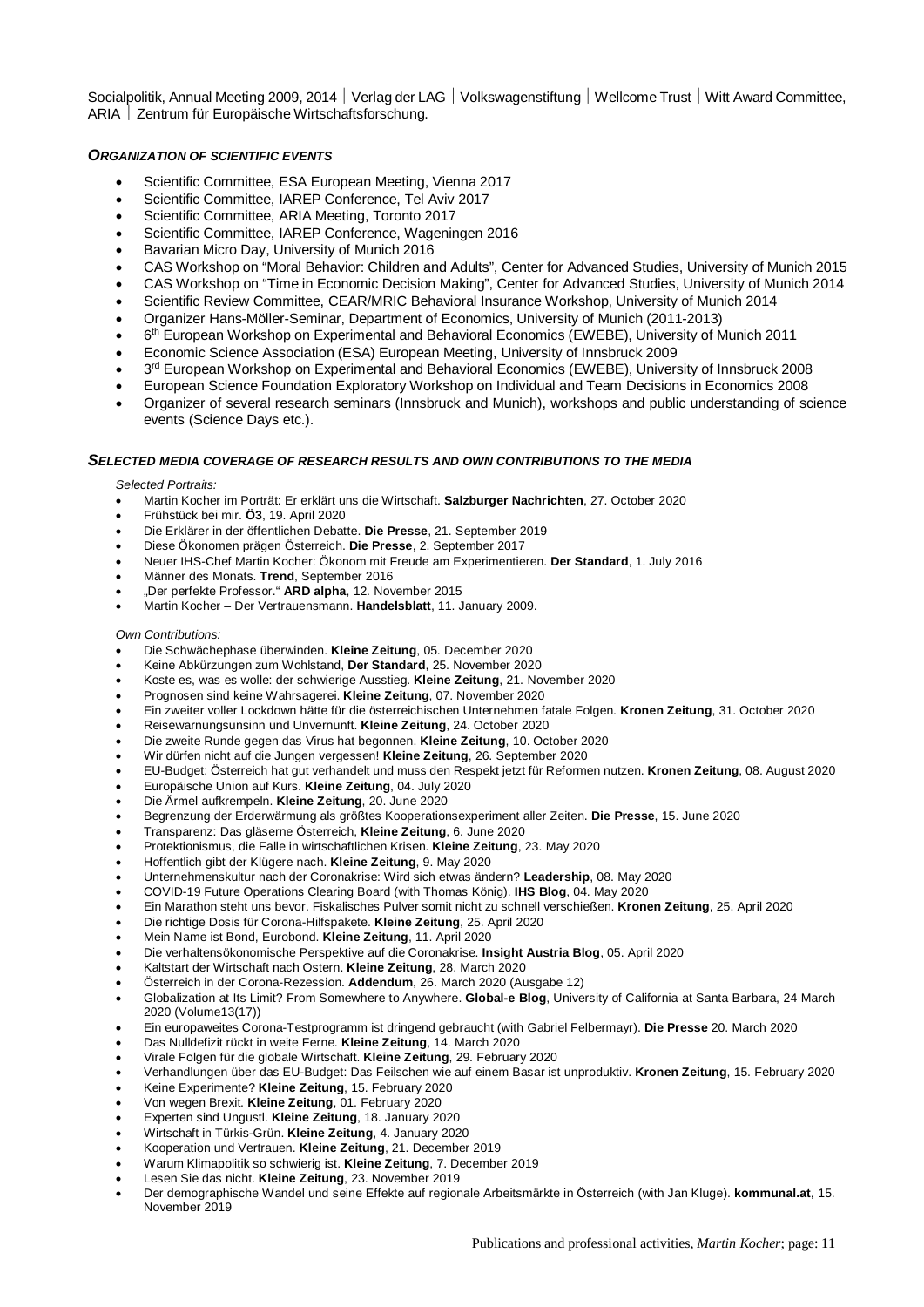- · Manifest für eine evidenzbasierte Politik (with Christoph Badelt). **Der Standard**, 20. November 2019
- · Masterplan für Fachkräfte in Österreich. **Kleine Zeitung,** 09. November 2019
- · Psychologie der Geldpolitik, **Kleine Zeitung**, 26. October 2019
- · Konjunktur statt Struktur, **Kleine Zeitung**, 12. October 2019
- · Sorge um die Konjunktur: Jetzt braucht es Maßnahmen, die den Konsum hoch halten, **Kronen Zeitung** Experten Forum, 12. October 2019
- · Wahl der Qual, **Kleine Zeitung**, 28. September 2019
- · Budgetspielräume schrumpfen rasch, **Kleine Zeitung**, 14. September 2019
- · Pensionserhöhungen: Wird sich das ausgehen? **Junge Wirtschaft Blog**, 03. September 2019
- · Regionale Effekte einer Universität. **Standort** No. 36
- · Fachkräftemangel Masterplan Demografie und Arbeitsmarkt. **Austria Press Agency Science**, 01. August 2019
- · Kalte Progression: Körberlgeld für den Staat oder doch eine Enteignung? **Kronen Zeitung** Experten Forum, 18. Mai 2019
- · Für eine entpolitisierte Statistik Austria (with Jesus Crespo-Cuaresma and Michael Strassnig). **Der Standard**, 25. February 2019
- · Arrivederci, bella Italia? Das italienische Dilemma. **Die Presse**, 01. November 2018
- · In Zeiten der Globalisierung lieber Menschen als Arbeitsplätze schützen. **Kronen Zeitung** Experten Forum, 20. Oktober 2018
- · Die Eurozone braucht zum Überleben strengere Regeln und mehr Solidarität. **Kronen Zeitung** Experten Forum, 07. July 2018 · Politik muss Staatsschulden jetzt senken, um mehr Spielraum für die Zukunft zu schaffen. **Kronen Zeitung** Experten Forum,
- 13. January 2018 · Disruptive Technologien und Arbeitsmarkt. (with Gerlinde Titelbach) **Spectrum Onkologie**, 1/2018.
- · Konflikt und Kooperation: auf die richtige Dosis kommt es an. **Trend**, 30. June 2017
- · Österreich profitiert als kleines Land ganz klar von der Globalisierung. **Kronen Zeitung** Experten Forum, 29. April 2017
- · Reinen griechischen Wein einschenken. **Der Standard**, 07. July 2015
- · Ökonomie 2.0 Evidenzbasierte Wirtschaftspolitik. **science.orf.at**, 06. August 2013
- · EU-Prognosenstreit: Euro behalten oder nicht. **Der Standard**, 01. August 2012.
- · Cognitive skills, self-control, and life outcomes: The early detection of at-risk youth. **VOX-EU**, 16. April 2012.
- · Games young people play: experimental evidence of children's attitudes to risk, time and trust. **VOX-EU**, 6. May 2011 (discussed on Freakonomics Blog 13. May 2011)
- · Spieltheoretische Analyse von Konflikt und Kooperation. **ORF ON Science**, 9. December 2005.

*Coverage of Research – Radio:* Bayern 2, Deutschlandfunk, Deutschland Radio, Ö1, Ö3, Bayern 3, mdr-info, BBC *Coverage of Research – TV:* Deutsche Welle-TV, ZDF, 3-sat, ORF, BR (ARD) alpha, Arte, BR, VOX, n-tv, CNN

- *Coverage of Research Daily Newspapers:* Der Standard, Presse, Krone, Kurier, FAS, Hannoversche Allgemeine Zeitung, Märkische Allgemeine Zeitung, FAZ, Süddeutsche Zeitung, taz, New York Times, Le Monde, L'Equipe, Handelsblatt, The Independent, NZZ, Die Welt, Dagens industrie, London Times, Guardian, Hürriyet, Die Zeit, Oberösterreichische Nachrichten, Salzburger Nachrichten, TT, Wiener Zeitung
- *Coverage of Research Magazines, Weeklies:* Trend, Gewinn, News, Profil, Einsichten, El Economista, Focus, Bild der Wissenschaft, Wirtschaftswoche, Spiegel, Furche, Business Week, Harvard Business Manager, Public Management

## *SUPERVISOR OF DOCTORAL THESES (COMPLETED)*

- Supervision as first supervisor: Jan Schikora (now at HVB), Julius Pahlke (Deutsche Bahn), Sebastian Strasser (Swiss Re), Dominik Matzat (Bundesnetzagentur), Gerhard Riewe, Amrei Marie Lahno (Allianz), Bianca Kern, Gökhan Aydogan (Arizona State University, U Zurich), Jing Yu, Konstantin Lucks (McKinsey), David Schindler (U Tilburg), Nadja Furtner, Felix Klimm (Valueforgood), Stefan Grimm (Allianz), Lisa Spantig (U Essex), Marvin Deversi (U Cologne, Barmer), Maria Karmeliuk
- Joint supervision: Sabine Strauß (now at BTV), Verena Waldner (Finanzmarktaufsicht Austria), Florian Wakolbinger (Gesellschaft für angewandte Wirtschaftsforschung), Stefan Haigner (Gesellschaft für angewandte Wirtschaftsforschung), Wolfgang Luhan (U Portsmouth), Michael Trausnitz (BMW), Marvin Deversi (U Cologne)
- External committee member: Fangfang Tan, at U Tilburg (now at Facebook), Joris Gillet, at U Amsterdam (Middlesex U), Simone Quercia, at U Nottingham (U Bonn), Miguel Luzuriaga, at U Stavanger (U Stavanger), Emre Koç, at U Tilburg, Manuela Oberauer at U Innsbruck, Lina Maria Restrepo Plaza, at U East Anglia (Universidad del Valle), Siv-Elisabeth Skjelbred, at U Oslo, Despoina Alempaki at U Nottingham (U Warwick), Benjamin Buschmann at U Erlangen-Nuremberg

#### *POSTDOCS AND ASSISTANT PROFESSORS IN MY TEAM (AT LMU MUNICH)*

Marta Serra-Garcia (now at UCSD), Ferdinand Vieider (U Reading), Eva van den Broek (U Wageningen), Simeon Schudy (LMU Munich), Vojtech Bartos